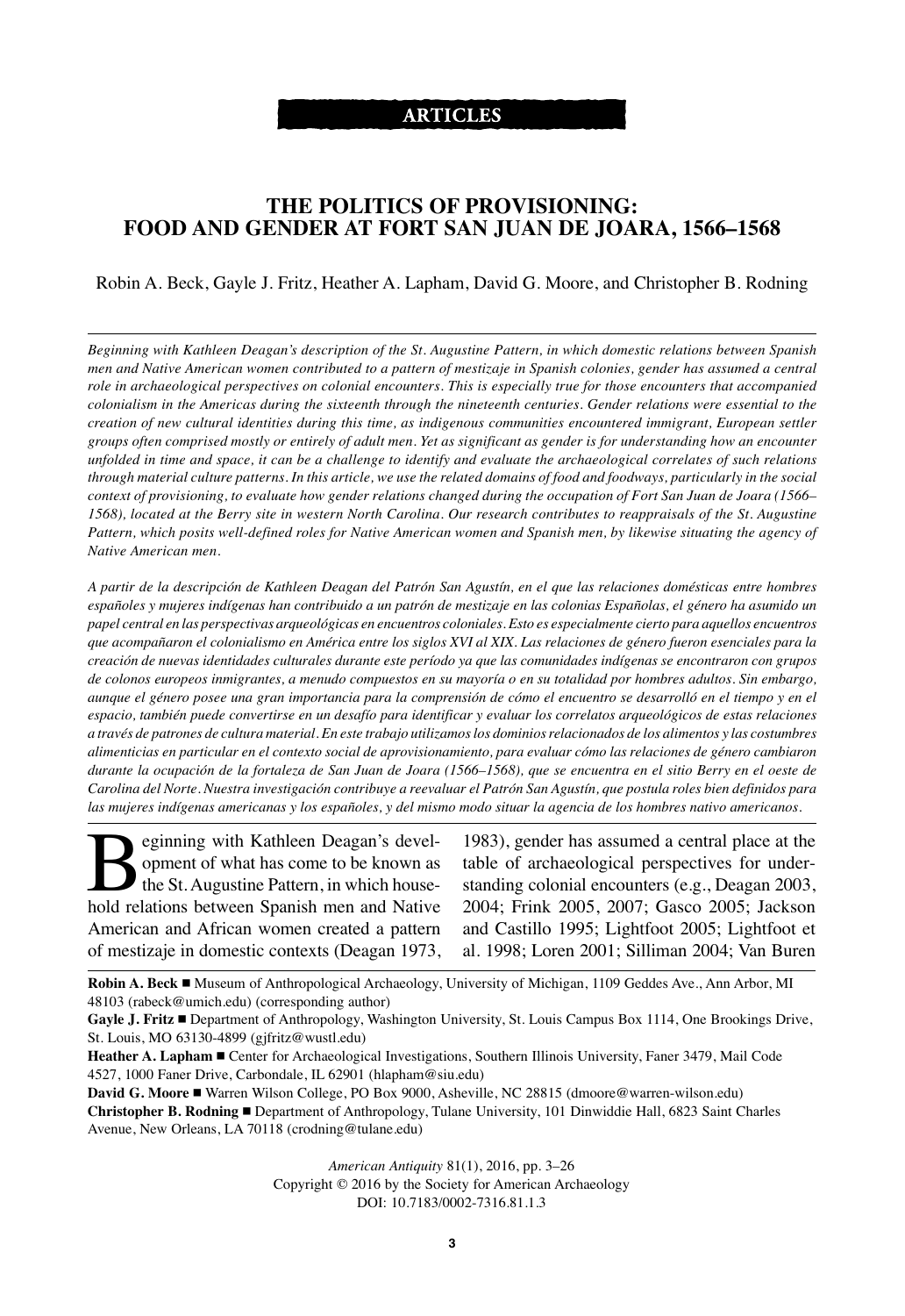2010; Voss 2008). This is especially true for those encounters that accompanied colonialism in the Americas during the sixteenth through the nineteenth centuries. Gender relations were essential to the creation of new cultural identities in this time, as indigenous communities encountered immigrant, European settler groups often comprised mostly or entirely of adult men. Yet as significant as gender is for understanding how an encounter unfolded in time and space, it can be a challenge to identify and evaluate archaeological correlates of such relations through material culture patterns.

In this article, we use the related domains of food and foodways, particularly in the social context of provisioning, to evaluate how gender relations changed during the occupation of Fort San Juan de Joara (1566–1568), located at the Berry site in the western Piedmont of what is now North Carolina. Berry was the site of Joara, an important ancestral town of the modern Catawba Indian Nation, and in the mid-sixteenth century it had nominal authority over neighboring towns and communities in its vicinity (e.g., Beck 2013; Beck and Moore 2002; Moore 2002). In December 1566, Captain Juan Pardo established Fort San Juan at Joara and garrisoned it with 30 men. This fort, together with its adjoining domestic area, was the first European settlement in the interior of the present-day United States (Beck et al. 2006:65). Much of our prior research at the Berry site has focused on the archaeology of daily life in the domestic contexts at Fort San Juan, a group of five burned buildings and associated features that we refer to asthe Spanish compound. Fort San Juan thus offers a unique opportunity to investigate gender's role in the making and unmaking of social relationships during a very early colonial encounter. Specifically, our research contributes to reappraisals of the St. Augustine Pattern—which posits well-defined roles for Native American women and Spanish men—by likewise situating the agency of Native American men.

#### **Evaluating the St. Augustine Pattern**

Based on her groundbreaking research of households at eighteenth-century St.Augustine, Florida, Deagan (1983:104–105, 271) suggested a general pattern in which a body of predominantly male, military- or commerce-oriented Spanish colonists incorporated select Native American materials and lifeways into frontier life. Although "socially visible" domains including house construction and military activities were expected to conform to "male" and "Hispanic" norms, the process of *mestzaje*, an intermarriage of Spanish men and Native American (and later African) women, was expected to produce cultural changes in "low-visibility, female-associated" domains, particularly diet, food preparation, and kitchen activities. Indigenous cultural traditions were expected to supplant their Spanish counterparts, and Deagan argued that this pattern should prevail "in any situation" in which a dominant, largely male group imposes itself upon another population with a normal sex distribution (1983:271). With her students and colleagues, Deagan tested what has come to be known as the St. Augustine Pattern on the island of Hispaniola, at sites such as La Isabela (1493–1498), Concepción de la Vega (1496– 1562), and Puerto Real (1503–1578). Their work (e.g., Deagan 1995; Deagan and Cruxent 1993, 2002a, 2002b; Ewen 1991, 2000; McEwan 1986, 1995) suggested that the pattern identified at eighteenth-century St. Augustine took root during the first decades of the Spanish colonial project (see also Voss 2008:862).

Although appreciative of the pattern's contribution in situating gender at the forefront of historical archaeology, Voss's (2008) detailed reappraisal of the St. Augustine Pattern is also critical of some of its central tenets. First, Voss synthesizes a broad range of archaeological data from elsewhere in the Americas (Ecuador and Peru, New Mexico, Mesoamerica, and California) that, taken together, counters any single pattern for the incorporation of indigenous practices in Spanish colonial life (see also Jamieson 2000; Rodríguez-Alegría 2005; Rothschild 2003;). Moreover, she offers alternative interpretations of evidence from some of the original case studies in *La Florida* and Hispaniola. Voss draws attention, as well, to several binary oppositions that Deagan used to frame the St.Augustine Pattern: male/female, public/private, and colonial/indigenous. She argues that the use of such dualistic logic is reductionist and that, in actual interpretive practice, the "seemingly discrete archaeological categories were inextricably entangled with each other" (2008:867). Finally, Voss recognizes that practices besides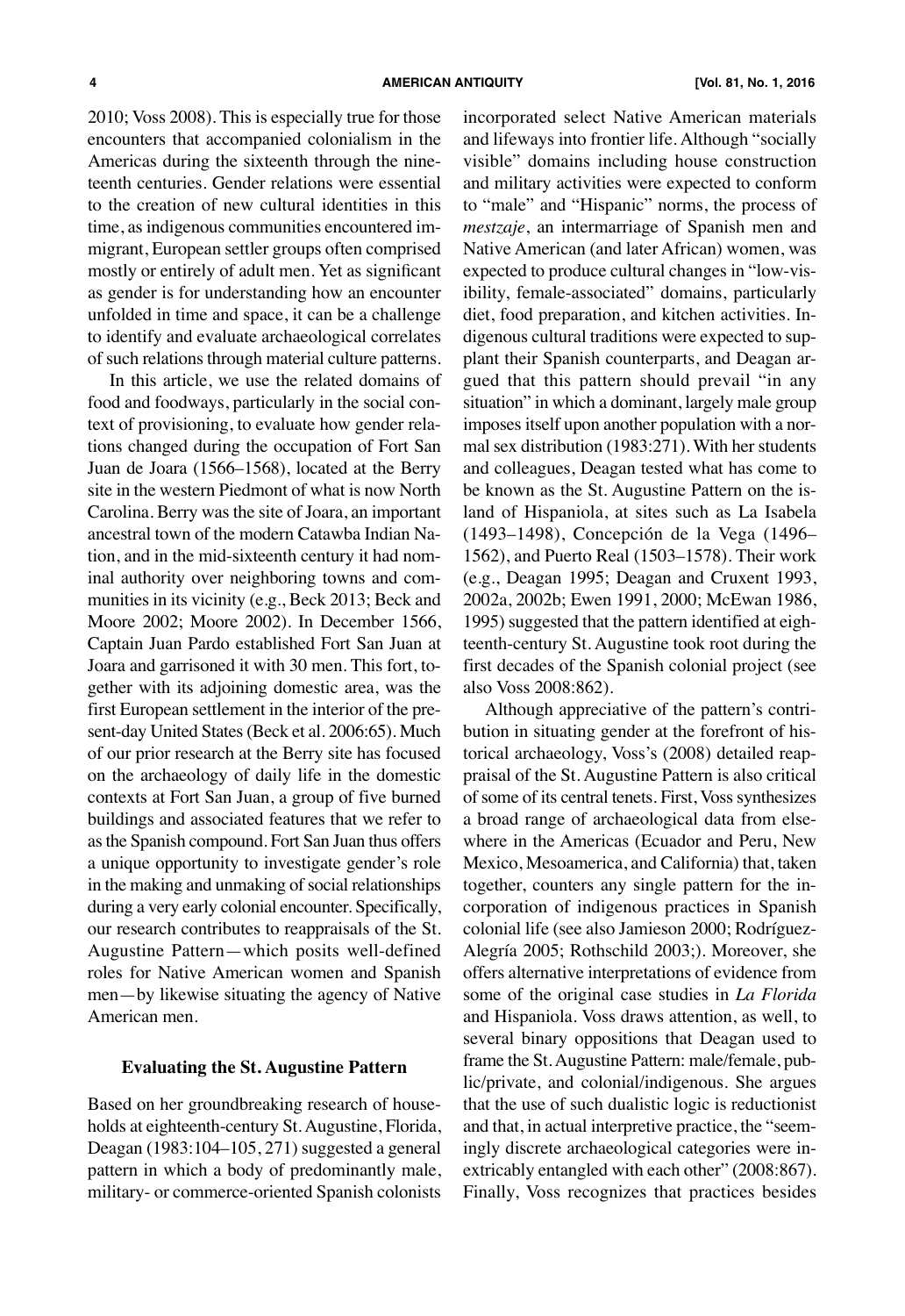marriage, including servitude and concubinage both of which imply more coercive and potentially violent modes of interaction—can underlay the incorporation of indigenous materials into Spanish colonial households. She argues that rather than remaining focused on marriage itself, we should turn our attention to the social organization of labor and specifically to "the articulation between colonial labor regimes and residential practices" (2008:874).

Commenting on Voss's review, Deagan observes that a critique of the use of categories such as male/female and Native/European is "an accurate critique of the limits of archaeological operability" (2008:878). While recognizing the limits of such dualisms, we agree with Deagan that these analytical categories are useful for organizing archaeological data and for identifying patterns with potential cultural significance. The Pardo expeditions provide a telling example that foregrounds the problem of operability. At a native town in the Appalachian Summit named Cauchi, Pardo observed a differently gendered male and inquired:

why that Indian went among the Indian women, wearing an apron asthey did ....[T]he cacique replied through the interpreters that the Indian was his brother and that because he was not a man for war nor for carrying on the business of a man, he went about in that manner like a woman and he did *all that is given to a woman to do* [Bandera 1990:267, italics added].

We can thus be certain that male/female is an insufficient rendering of gendered identities among native groups in the Appalachian Summit, and probably in neighboring areas, as well. However, as the kinds of activities this brother of the cacique performed were the same as those "given to a woman to do," they would not be archaeologically different from the kinds of activities we might associate with the work of native women. North American archaeologists have had some success revealing cross-gendered identities in specific kinds of circumstances(e.g., Hollimon 2000; Prine 2000), but such cases, compelling as they are, are based on very detailed ethnohistorical sources or robust mortuary datasets, neither of which are available for Cauchi or Joara.

Yet if we agree that binary oppositions are use-

ful for organizing archaeological data, then we also suggest that it is important to view them not as categorical absolutes (either/or) but as relational qualities (more/less) inherent in any given archaeological domain (architecture, food and foodways, clothing, etc.). Moreover, if we also agree with Deagan that such categories were culturally meaningful to peoples entangled in these early colonial encounters, then we would also observe that peoples from distinct cultural worlds (e.g., Indians and Europeans) may have shared few if any ideas about the cultural meanings attached to such categories. Indeed, the different expectations and assumptions for categories like male/female or public/private were undoubtedly sources of profound—even violent—misunderstandings.

Fort San Juan de Joara provides a unique opportunity for evaluating some of these ideas. First, it was occupied early in the colonial period and for only a short period of time—less than 18 months. Second, using archaeological data from the Spanish occupation of Joara, we can further divide this already narrow slice of time into two distinct construction phases, allowing us to examine how gender's role in mediating this colonial encounter changed over the course of the Spanish occupation. Finally, while Deagan (1983:105) notes the challenges in situating Native American men at eighteenth-century St. Augustine, we suggest that the domain of food and foodways, specifically in the political context of provisioning, lets us situate the agency of Indian men with that of Spanish men and Indian women.

#### **Joara and Fort San Juan**

During the first half of the sixteenth century, Spanish explorers failed in several efforts to colonize what is now the southeastern United States. Finally, in 1565–1566, Pedro Menéndez de Avilés finally established two settlements on the southern Atlantic Coast: St.Augustine, founded September 1565 in Florida, and Santa Elena, founded April 1566 on present-day Parris Island, South Carolina. The latter settlement, Santa Elena, was to be the principal town of Menéndez's colonial aspirations (e.g., Hoffman 1990; Hudson 1990; Lyon 1976, 1984). When Philip II learned of this success, he ordered reinforcements for the new colony. In July 1566, Captain Juan Pardo arrived at Santa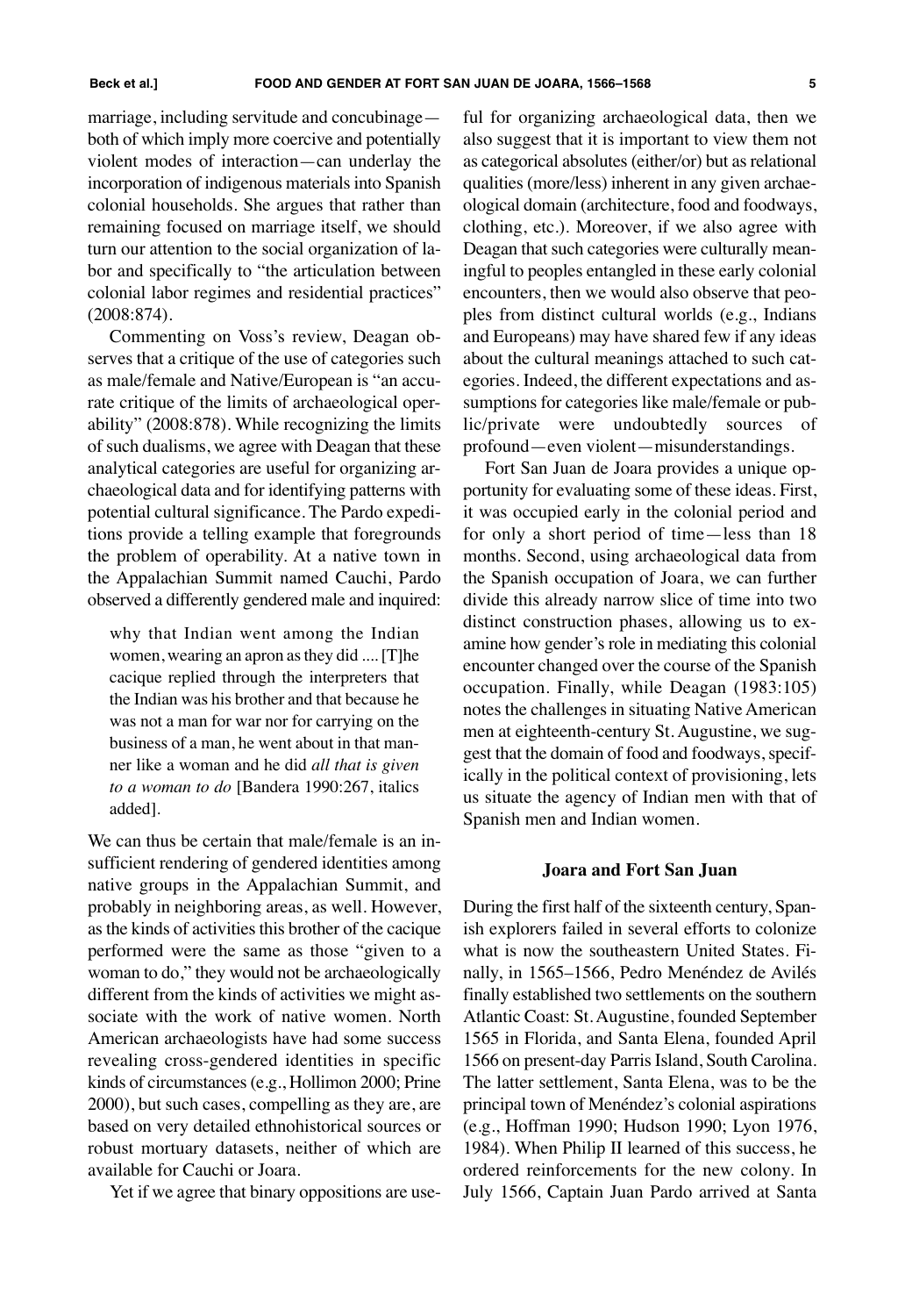

**Figure 1. Route of Juan Pardo's first expedition, 1566–1567.**

Elena with a company of 250 soldiers and began to fortify the new settlement. Since the Santa Elena colony was not prepared to feed this large contingent of men for very long, however, Menéndez ordered Pardo to prepare half of his army for an expedition into the interior lands that lay behind the Atlantic coast. Pardo's task was to explore this region, to claim the land for Spain while pacifying local peoples, and to forge an overland path from Santa Elena to the silver mines in Zacatecas, Mexico. Pardo departed with 125 men on December 1, 1566.

Later that month, after traversing the Carolina Piedmont along the Wateree and Catawba rivers, Pardo and his soldiers arrived at Joara (Figure 1), a large native town situated in the upper Catawba Valley near the eastern edge of the Appalachian Mountains (e.g., DePratter et. al 1983; Hudson 1990). The leader of Joara, referred to in the accounts as Joara Mico (*Mico* was a native term for a regional or multi-community chief) (Anderson 1994; Hudson 1990), held some authority over

nearby villages on the upper Catawba and its tributaries (Beck and Moore 2002:201). Pardo renamed this town Cuenca, after his own native city in Spain. At Joara, he built a fort, christened San Juan, which he garrisoned with 30 men. Although previous expeditions into the interior had either founded seasonal encampments or temporarily occupied native towns, Pardo explicitly established Fort San Juan to expand Santa Elena's reach into the northern frontiers of *La Florida*. In so doing, he founded the earliest European settlement in the interior of what is now the United States (Beck et al. 2006). Over the course of a second expedition in 1567, Pardo would go on to build five more forts between the Atlantic Coast and what is now eastern Tennessee, yet Fort San Juan was to be the center of his imperial designs (Figure 2).

Throughout most of the 18 months that Spanish soldiers lived at Joara, amicable relations existed between the people of this town and their European guests—on at least two occasions, for example, the Spaniards accompanied native warriors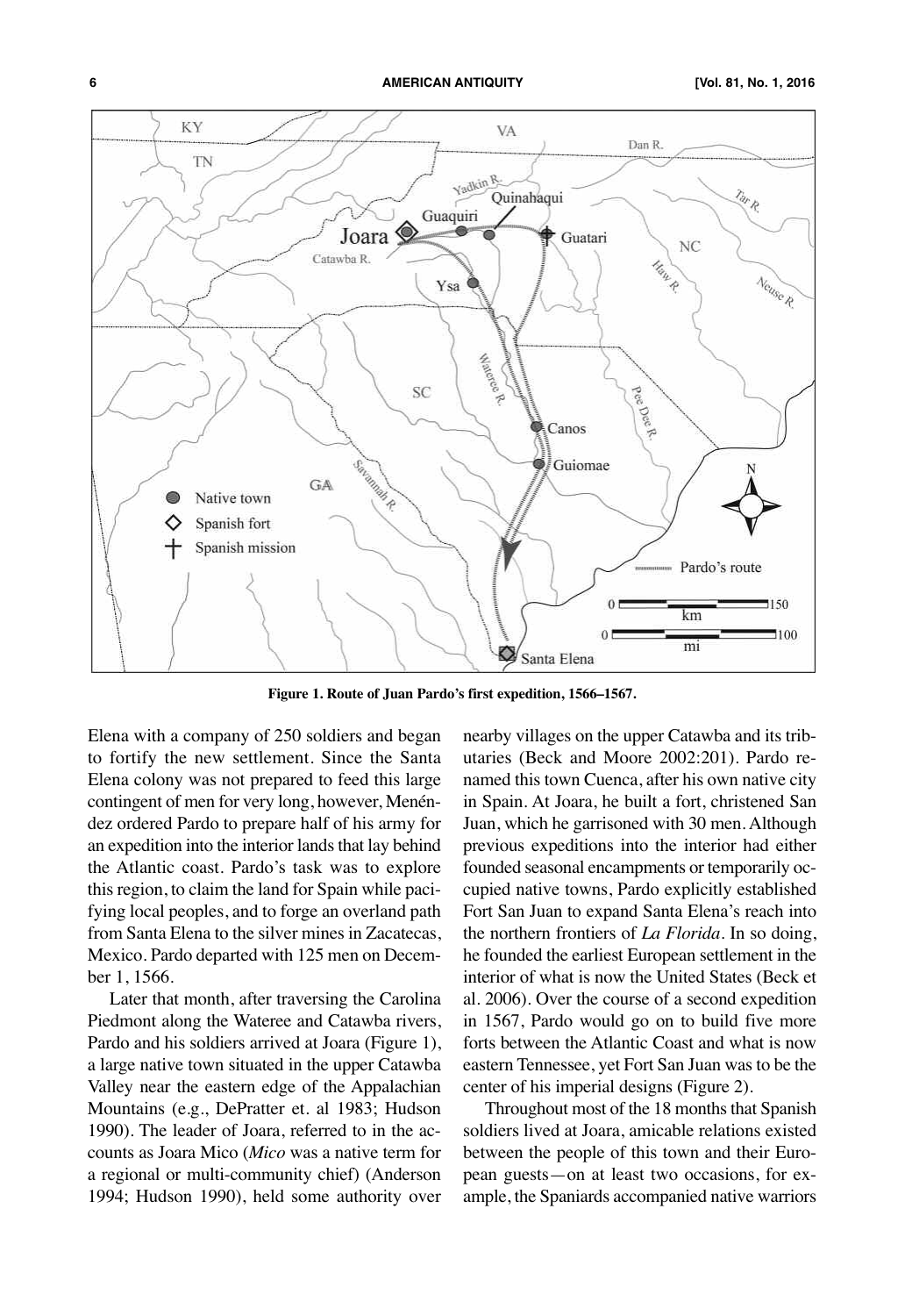

**Figure 2. Towns visited by Juan Pardo's second expedition, 1567–1568.**

in attacks on hostile native chiefs across the Appalachians in Tennessee and Virginia (Beck 1997). Also, when Pardo was preparing to depart from Joara during his second expedition, he ordered the ensign, Alberto Escudero de Villamar, to "judge and have a care of the conservation of the friendship of the caciques and Indians of all the land" (Bandera 1990:278). Yet in the months that followed, relations between Fort San Juan and the town of Joara took a calamitous turn for the worse. By May 1568, news reached Santa Elena that Indians had attacked all of Pardo's garrisons and that all had fallen. It is unclear whether all of these were surprised at the same time, but it is clear that none remained by June 1568 (Hudson 1990:176). Several factors may have played a role in the Indians' decision to attack the forts, but two stand out: the soldiers'demands for food and their improprieties with Indian women.

With respect to provisioning, there was likely a great deal of miscommunication between Spaniards and Indians about the presentation of

food. By May 1568, the soldiers at the forts may have had few trade goods—glass beads, iron chisels, and cloth—left to exchange for the maize and other foodstuffs they obtained from their hosts. It is quite significant that Bandera's detailed lists of materials that Pardo left at each fort make no specific notice of trade goods. From the Spanish perspective, this was as it should be. The native peoples of Joara and other Piedmont towns were royal subjects now and thus owed the Spanish crown and the soldiers who officially served as its military stand-ins continued sustenance as tax or tribute. Yet from the natives' perspective, Pardo's men were no longer fulfilling their end of an exchange relationship, and thus the Indians owed the soldiers nothing. Jaime Martínez, using information from Juan Martín de Badajoz, the only named soldier known to have escaped from the interior, specifically refers to the Spaniards' demands for food as one of the main causes of the Indians' attacks (Ugarte 1935).

It also seems that sexual relations had a role in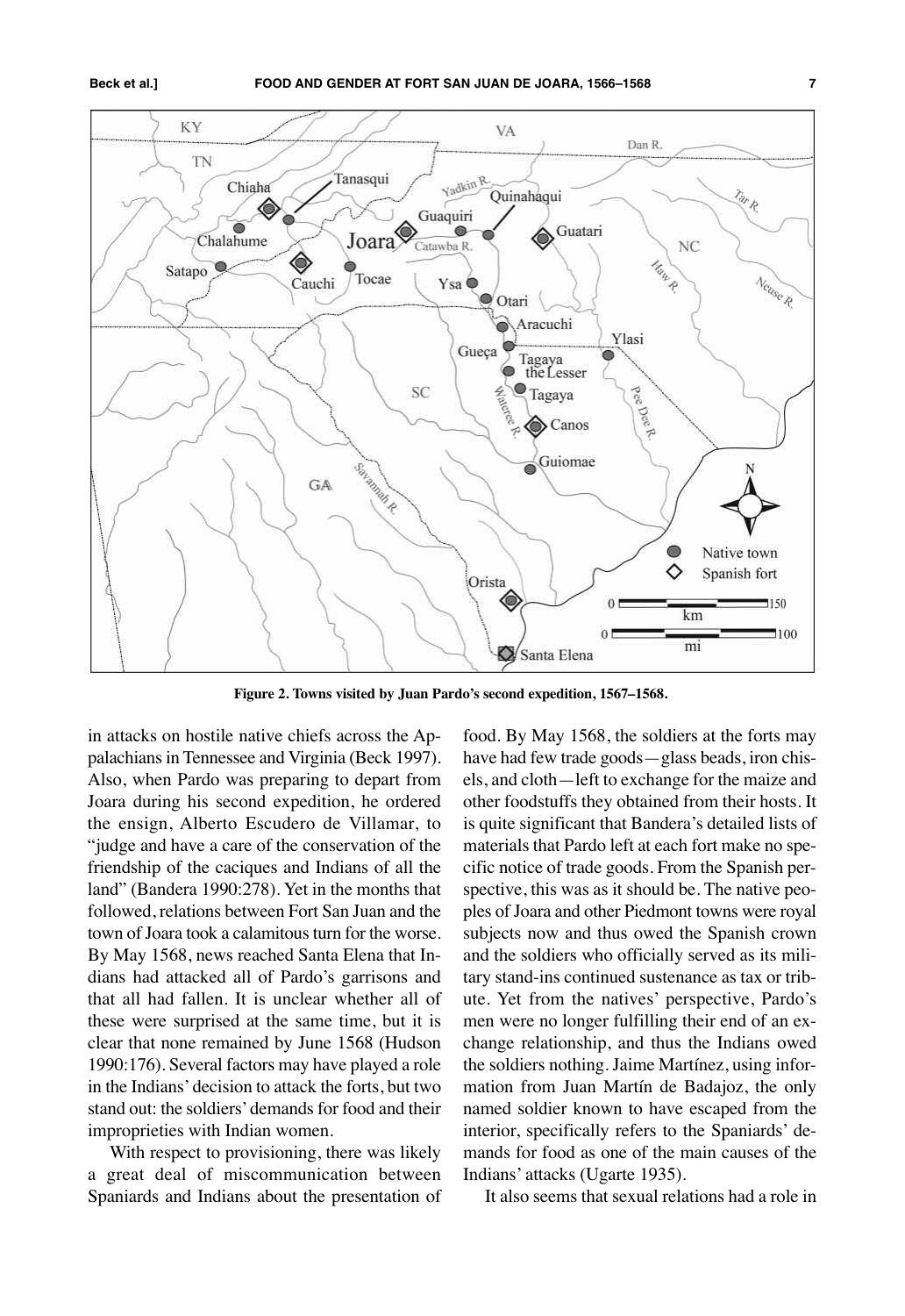

Figure 3. Berry site excavations, 1986–2013, indicating Spanish compound, mound areas, and Fort San Juan moat. Note that the north arrow on this and all subsequent maps indicates grid north; the 1986 excavations are oriented toward **magnetic north.**

the forts' destruction. Before the army left the town of Guatari, for example, Bandera reports that Pardo instructed the corporal placed in charge of Fort Santiago "that no one should dare bring any woman into the fort at night and that he should not depart from the command under pain of being severely punished" (1990:285). Yet Teresa Martín, an Indian woman taken back to Santa Elena on Pardo's second expedition and wife of the aforementioned Juan Martín de Badajoz testified before Governor Canço in 1600 that the men waited "three or four moons" for Pardo to return to the interior. When he failed to do so, they began to commit improprieties with Indian women, angering their men (Hudson 1990:176). In the end, about 130 soldiers and all of Pardo's six interior forts were lost and, with them, Spain's final attempt to colonize the northern frontiers of *La*

*Florida*. Indeed, it was more than a century before other Europeans penetrated this far into the southern Appalachians.

#### **Household Archaeology at the Berry Site**

Archaeological and ethnohistorical evidence (e.g., Beck 1997; Moore 2002; Worth 2016) indicate that the Berry site (31BK22) is the location of Joara and Fort San Juan. Berry is located along Upper Creek, a tributary of the upper Catawba River, in what is now Burke County, North Carolina (Figure 3); the site covers 4.5 ha and is located at the eastern margin of a 75-ha alluvial floodplain at the junction of Upper and Irish creeks. Systematic surface collections indicate that Berry was one of the largest late prehistoric sites in the upper Catawba Valley (Beck and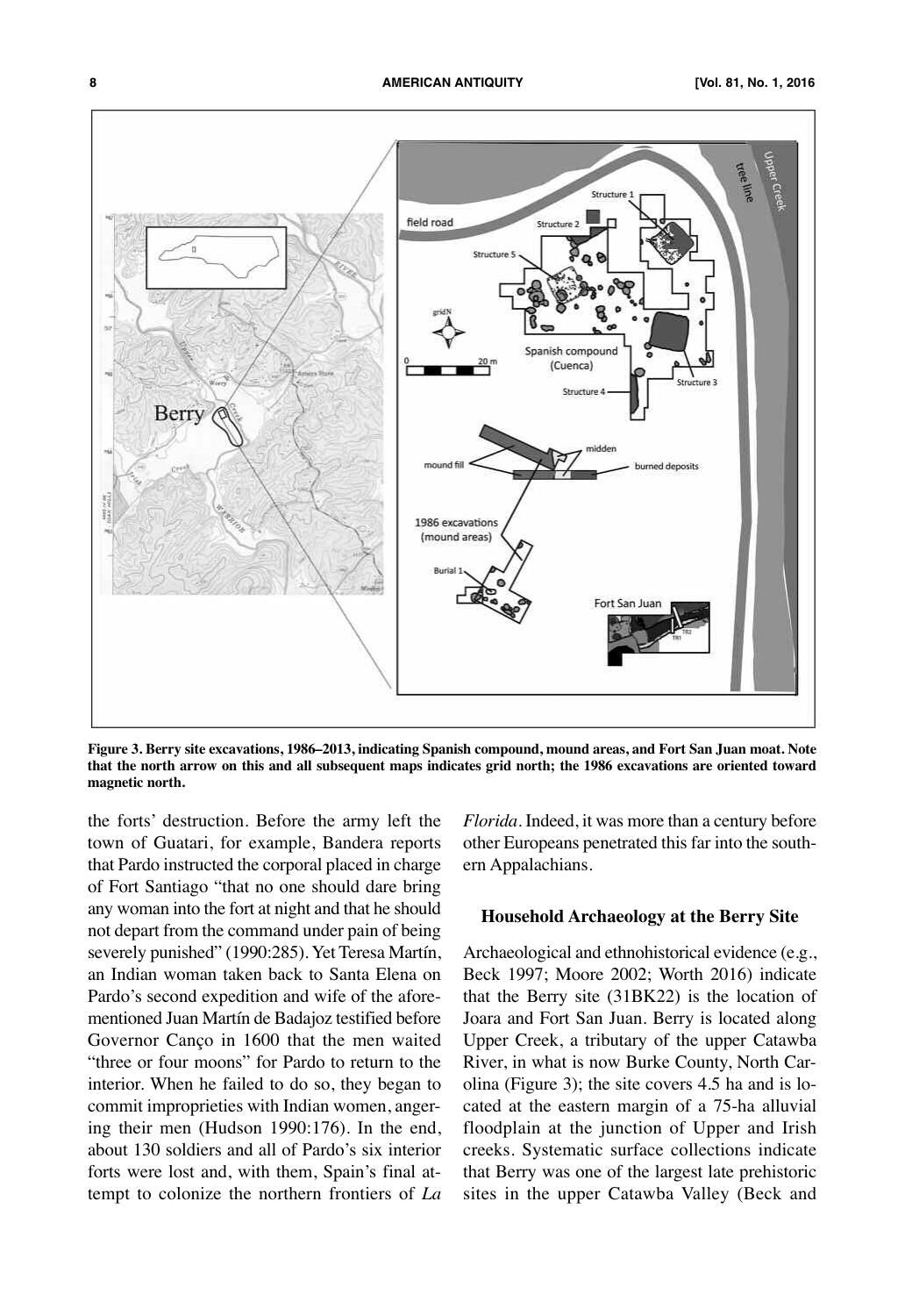

**Figure 4. Plan map of the Berry Site Spanish compound, with all excavated features numbered.**

Moore 2002:200; Moore 2002:61). Berry was briefly noted in Cyrus Thomas's *Catalogue of Prehistoric Works East of the Rocky Mountains* as a "Mound on the west Bank of Upper Creek 8 miles north of Morganton (about 15 feet high and unexplored)" (1891:151). Both the earthen mound and the site were regularly plowed, and the mound itself was eventually bulldozed to fill a low-lying area west of the site—probably a borrow pit that was prone to flooding.

Our fieldwork at Berry extends over 17 seasons (1986, 1996–1997, 2001–2014), a total of 97 weeks of excavation and survey. Excavations to

date total over 1400 m2 and concentrate on a .3 ha area where we have recovered a significant assemblage of sixteenth-century Spanish ceramics and hardware, as well as personal and military artifacts (Beck et al. 2006; Rodning et al. 2016). This area—which occupies the northernmost margin of the Berry site—is associated with a cluster of five burned structures, dozens of pit features, and many hundreds of postholes that we refer to collectively as the Spanish compound (Figure 4). These remains constitute the material footprint of Pardo's Cuenca. Fort San Juan is situated about 25 m south of the Spanish compound, and the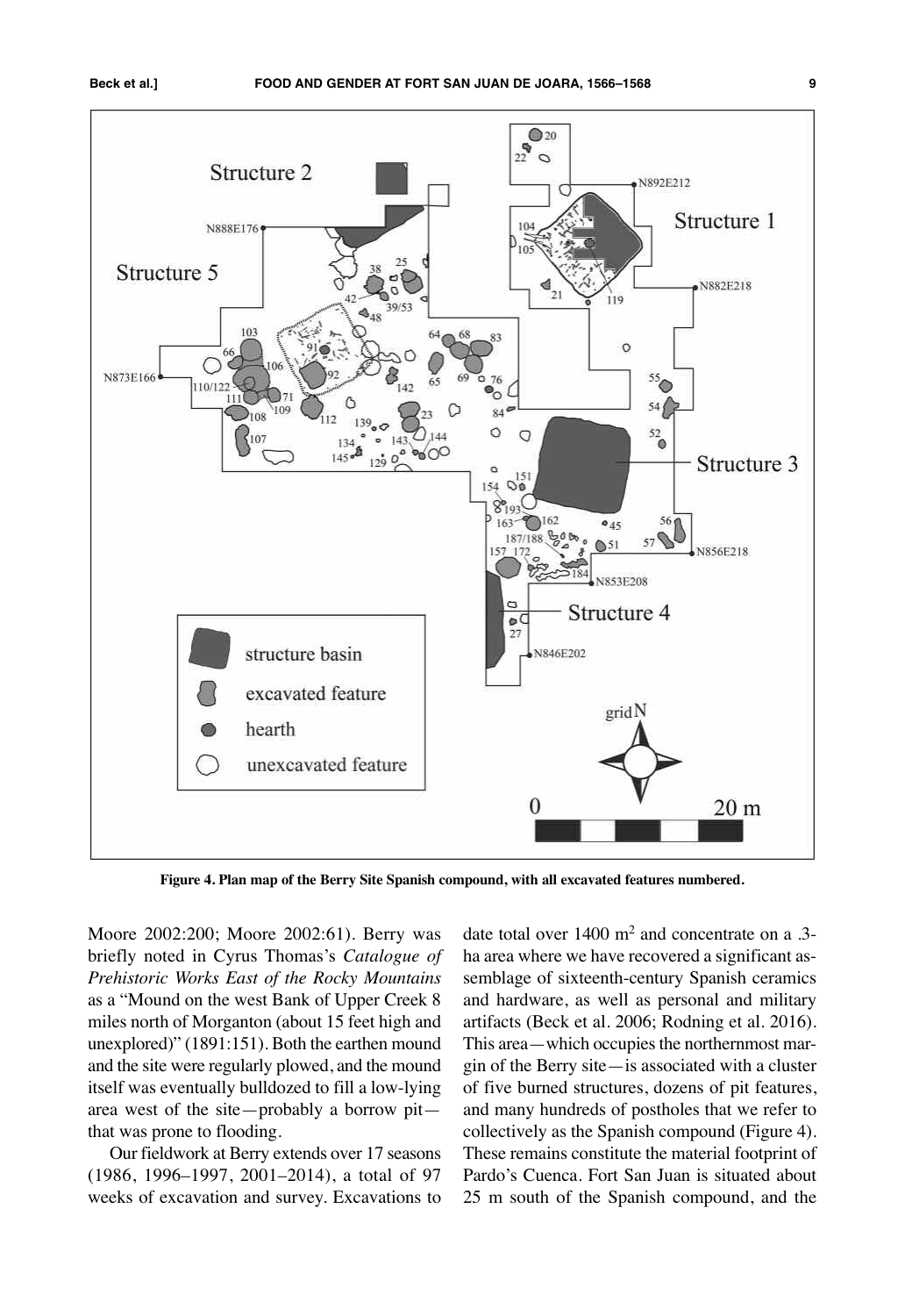town of Joara extends along the creek south of the fort (Figure 3). Archaeologists have not yet identified any of Pardo's other forts or their associated settlements.

The Spanish compound contains at least five large, set pole structures, four of which were built in semi-subterranean basins and all of which were burned. To date, we have investigated two of these buildings, Structures 1 and 5, excavation and analysis of which provide much of the data for our understanding of construction practices (Beck et al. 2016). Structure 1, the larger of the two, measured 7.5 m on a side (approximately 56 m<sup>2</sup>) and was among the four structures built in semisubterranean basins. Such basins were typical of Late Mississippian architecture across the South Appalachians (e.g., Hally 2008; Lacquement 2007), and indeed most of Structure 1 seemed typical of indigenous-style architecture in the region. It contained a central hearth, four large and deeply placed interior supports, and a well-defined entry with exterior trenches on a corner of the structure. Structure 5, measuring  $49 \text{ m}^2$ , was less typical of native architecture. While its central hearth was similar to that of Structure 1, it was not constructed in a basin, its entryway could not be identified, and its four central posts were placed in very shallow postholes, such that they that offered insufficient support for the structure's roof two additional interior posts were later added to stabilize the structure. Samples from both buildings provide clear evidence both of metal tool use and European carpentry practices in wood procurement, preparation, and construction; these include sawn timbers and a sawn chestnut plank from Structure 1 and wood slats from Structure 5, as well as spike or nail holes in samples from both buildings (Newsom 2016). Both buildings, along with the three that remain unexcavated, were burned to the ground, apparently at the same time, and there is no evidence that any were ever rebuilt.

Since 1986, we have identified more than 200 features at the Berry site, of which we have excavated more than 60 (Beck et al. 2016). Most of the features we have identified and excavated are inside the Spanish compound. Our goal here is not to describe all excavated features, but to focus on the sample of features containing European artifacts or copper fragments that probably derive

from non-aboriginal sources. To date, we have excavated 16 such features inside the Spanish compound, which we have subdivided into two distinct clusters: the central features (21, 23, 25, 38, 48, 64, 68, 69, 83, 92, and 112) and the western features(66, 71, 103, 106, and 108). Most of these, especially the central features, probably began as daub processing pits during the process of house construction, after which they were filled with domestic trash. Others represent midden deposits near Structure 5 that also contain large amounts of domestic refuse.

We propose two phases of primary construction activity in the Spanish compound. In the first phase of occupation, three structures—Structures 1, 3, and 4—were built in a slightly curving arc near the northern edge of the site (Figure 5). We believe that the beginning of this first phase coincides with Pardo's arrival at Joara in late December 1566, and data recovered from Structure 1, in particular the blending of distinct native and European carpentry and construction practices, suggests that this early period of the fort's occupation was characterized by cooperative relations between the soldiers and their indigenous hosts. Indeed, when Pardo returned to Joara during his second expedition in September 1567, having left 30 men there the winter before, notary Juan de la Bandera recorded that "he found built a new house of wood with a large elevated room full of maize, which the cacique of the village ... had built by the command of the captain for the service of His Majesty" (1990:265). The central pits were probably dug at the same time that Structures 1, 3, and 4 were built and may have initially served as pits for processing daub. After this initial phase of construction was complete, these large pits became the primary locus of trash disposal in the newly established compound. Feature 76, a circular hearth 66 cm in diameter and about 10 cm deep, was situated near the eastern edge of the central features and may have served as an openair kitchen during the early phase of the compound's use.

During the second phase of occupation (Figure 6), Structures 2 and 5 were built together along the same axis, 15 to 20 m west of the first phase structures. Each of the two new structures intrudes into the central pit features, establishing the temporal priority of the latter. We may say little more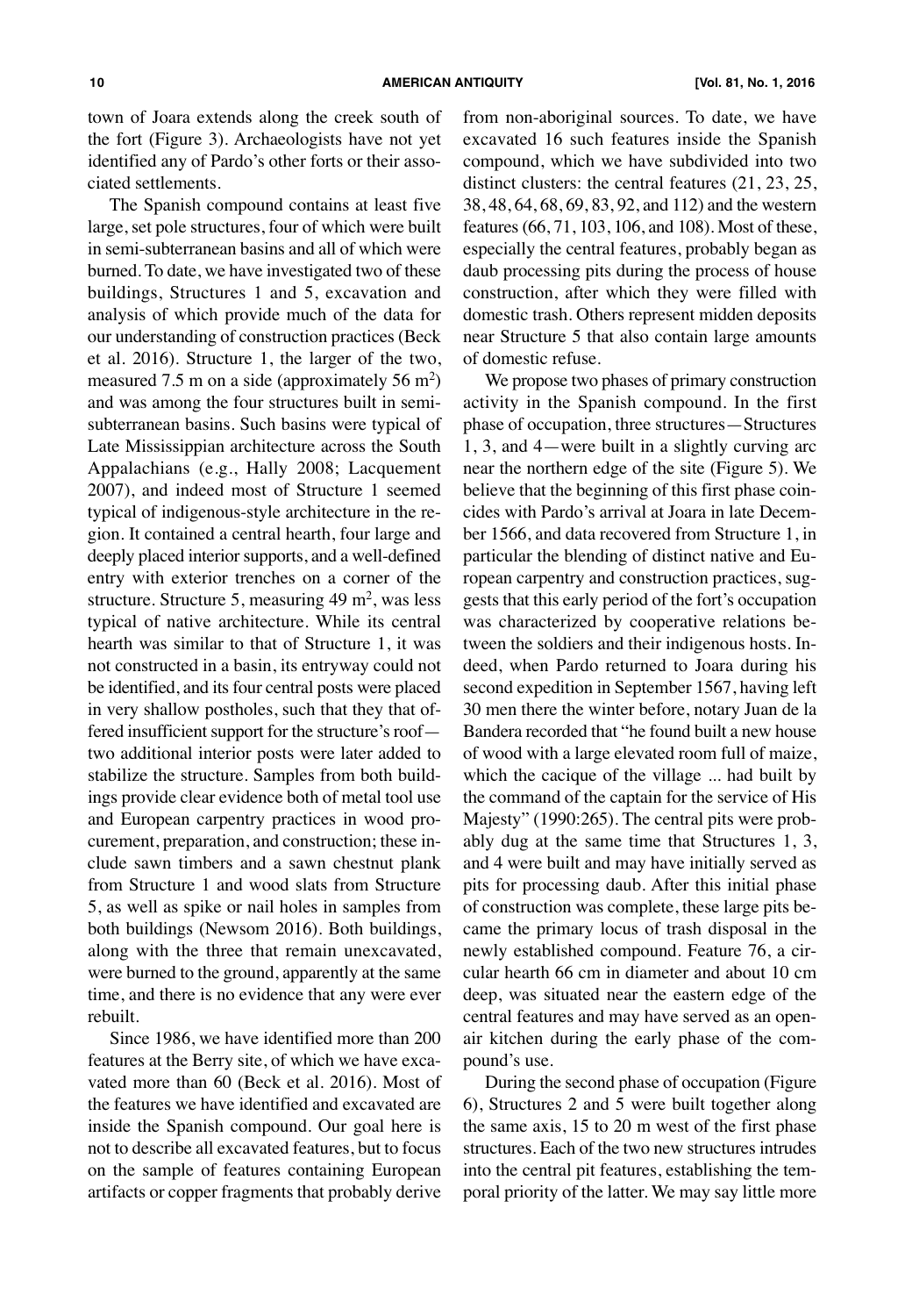

**Figure 5. Plan map of Spanish compound, first-phase buildings and features with possible kitchen indicated.**

about Structure 2, since as yet we have only exposed its southern corner and a portion of its eastern wall. Augur testing conducted in 1997, however, when the structures were all first discovered, indicates that this building has the same shape and size as the other semi-subterranean structures in the compound. Moreover, these auger tests revealed that deposits in Structure 2 are similar in depth to those of Structures 1, 3, and 4; that is, Structure 2 seems to have been built in a basin of about the same depth as these others. Structure 5, then, is an anomaly, and we suggest that it was used as a formal *cocina* or kitchen during the compound's second phase, replacing the open-air kitchen associated with Feature 76 (Beck et al. 2016). Alone among the five structures in the Spanish compound, but like kitchens at other Spanish colonial sites (e.g., Deagan 1983:13; Saunders 1991:131–132; Thomas 1991:117), Structure 5 was adjacent both to refuse disposal pits and to a large sheet midden, the only such deposit identified in the compound area.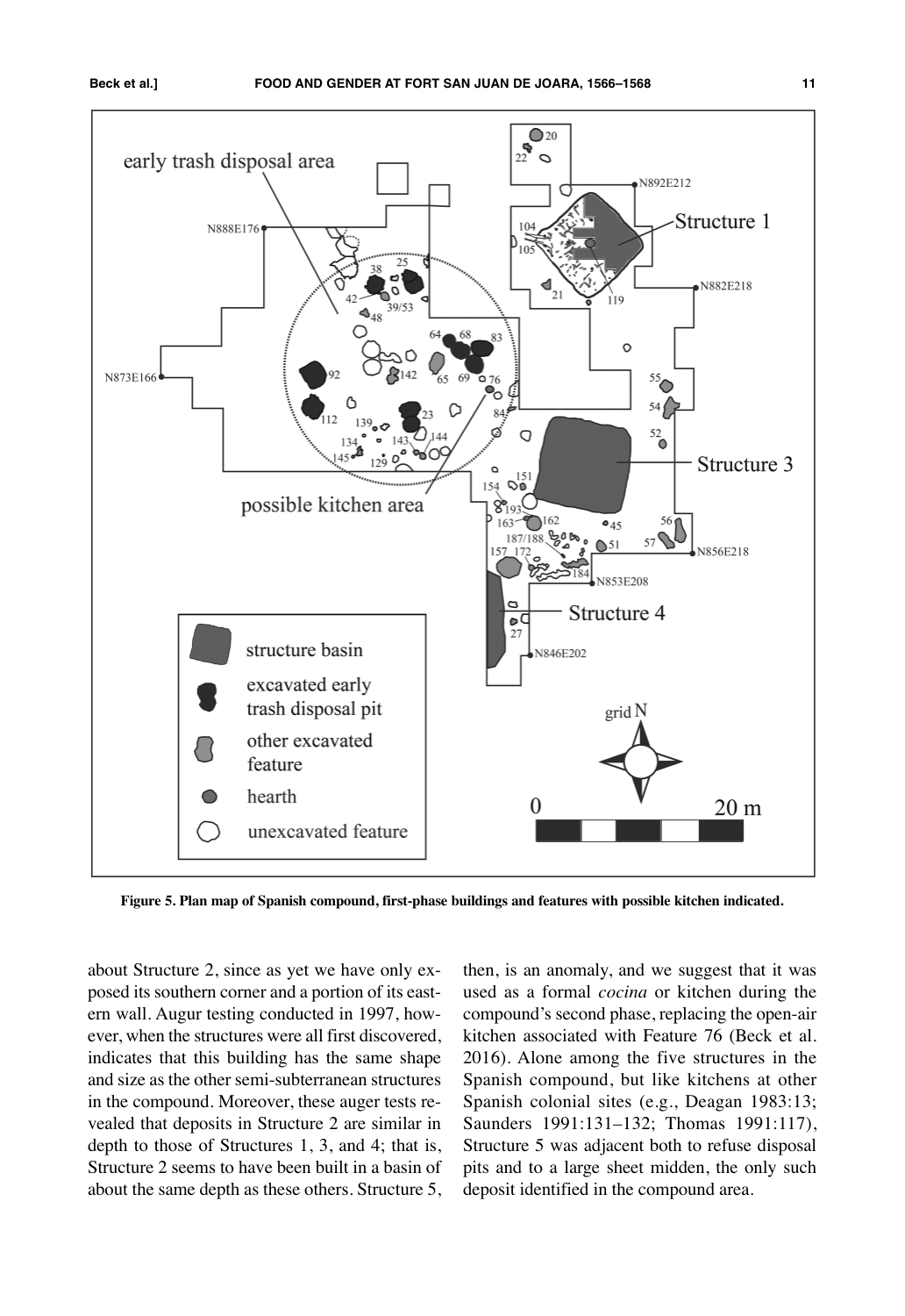## **Food and Foodways in the Spanish Compound**

The remains of the meals prepared for and consumed by Pardo's soldiers provide some of our most compelling evidence of daily life in the Spanish compound, especially in illustrating the ways that gender mediated relations between the soldiers and their native hosts. Here we present analyses of plant and faunal remains, as each contributes differently to our perspective on the St. Augustine Pattern and to the broader story of Joara and Fort San Juan. We recovered an array of charred macrobotanical remains by flotation with a modified SMAP-type system (Watson 1976) with water pumped from Upper Creek, which flows by the eastern edge of the site. Standard 10-liter flotation samples were taken from each zone of 1-x-1-m excavation units in Structures 1 and 5 and from each zone of features in and out of structures. Light fractions were floated through a .425 mm geological sieve, while heavy fractions were caught in window screen fabric (1.6-mm mesh) lining the inside of the flotation barrel. Eightytwo samples contributed to our discussion: 20 from Structure 1; 18 from Structure 5; 18 from the central features (including 10 from Feature 112 and eight from Features 23, 25, 69, 83, and 92); and 26 from western pits (Features 66, 103, 106, 109, and 111). Two of the samples from Structure 5 and three of those from the central pits were smaller than 10 liters in sediment volume floated, resulting in a total volume of 804 liters of sediment floated for the assemblage reported here.

In the laboratory, light fractions and heavy fractions were weighed to the nearest .01 g on an electronic scale. Contents were then passed through a series of USDA geological sieves with mesh openings that ranged in size from 4.37 to .35 mm. Remains larger than 2 mm were sorted completely according to category, then counted and weighed, excepting wood charcoal and bark that were weighed but not counted. Below the 2 mm size, the contents of the different geological sieves were scanned, and all charred seeds and recognizable seed and cultigen fragments (such as maize or squash rinds) were pulled, but contents were no longer completely sorted because of the impossibility of identifying fragmentary, non-seed materials. Acorn shell was sorted down to the 1.4 mm sieve size to accommodate its fragility and its lesser likelihood of being well represented in the larger-than-2-mm splits (relative to hickory shell or walnut).

Both Structures 1 and 5 overall have relatively low densities of food plants, but ubiquities of major plant food types—especially maize (*Zea mays* ssp. *mays*), hickory nutshell (*Carya* spp.), and fruits, maypops (*Passiflora incarnata*) and grapes (*Vitis* spp.), in particular—are high in both. The structures differ, however, in several significant ways. The most dramatic distinction is that acorn (Quercus spp.) is so poorly represented in Structure 1, having a ubiquity of just 15 percent, while its ubiquity in Structure 5 is 83 percent. Kernelto-cob ratios also differ between these two buildings; Structure 5 has the second highest value of all the contexts in the compound (.60), and Structure 1 has the lowest (.14). Finally, Structure 1 is unique in yielding the only tobacco seeds (Nicotiana sp.) identified so far from the Berry site. All of these differences are consistent with our interpretation that these two structures served distinct purposes.

To see if temporal distinctions comparable to those we identified in the spatial patterning of structures and features were similarly reflected in the archaeobotanical data, we compared the distribution of food plant remains—especially maize, nutshell, and fruits—from the central versus the western feature contexts. Here we add two samples from Feature 92, which was intruded by Structure 5, to those of the six analyzed samples from the central pit features 23, 25, 69, and 83; Feature 112, also grouped with the central pits, is not included here because its large amounts of hickory nutshell would have skewed the percentages. Using counts of fragments and focusing in particular on the relative frequencies of the food plant remains, the most significant distinction is the far lower proportion of acorn shell in the western (9.6 percent) as opposed to central features (26.6 percent) (Figure 7). This distinction is also visible in density values (Figure 8), but overall ubiquity values (Figure 9) are high for both groups. Western features contained a higher relative proportion of hickory nutshell (29.1 percent as compared to 18.1 percent), largely because acorn shell is so poorly represented in these western features, yet the density of hickory nutshell is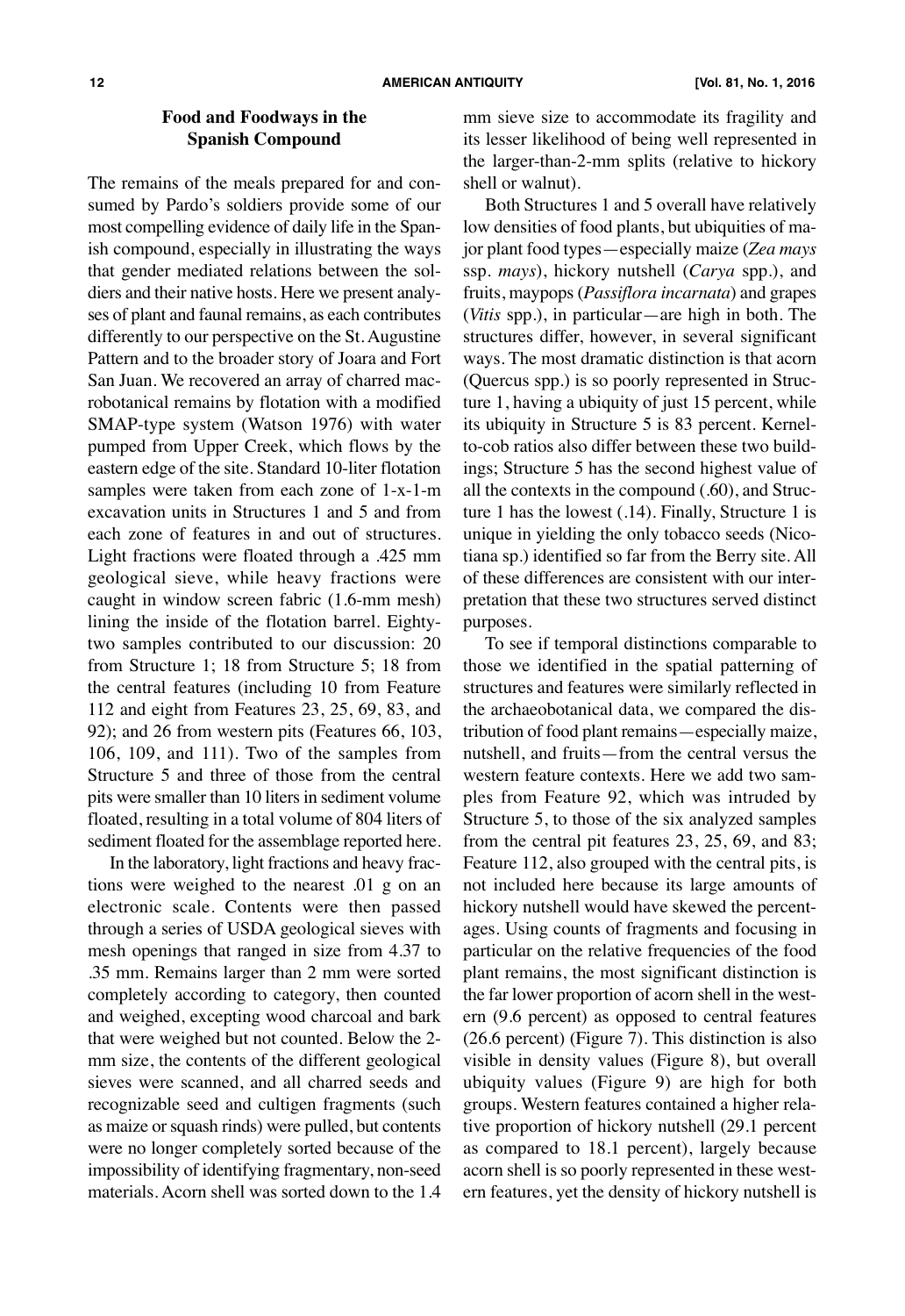



**Figure 6. Plan map of Spanish compound, second-phase buildings and features with possible kitchen indicated.**

still lower in the western features than in the central pits or in Feature 92 (Figure 8). The proportion of maize recovered in the central pits (48.7 percent) is not dramatically different from that in the western features (55.2 percent); nor are there notable differences in the proportions of other main crops—calculated by combining squash (*Cucurbita* sp.) and bean (*Phaseolus vulgaris*) fragments (.3 percent central features; .5 percent western features), fragments of fruit (5.5 percent central features; 4.4 percent western features), or of other

nutshell types (.9 percent central features; 1.3 percent western features).

Figure 10 displays the central-vs. western-values for maize, hickory, and acorn in box plot format. Each box is bounded by 25th and 75th quartiles, with a horizontal line in the box for the median. Minimal and maximal values are shown by short horizontal bars ("whiskers") below and above the boxes. Mann Whitney U tests for significance between medians demonstrate that central- vs. western-median values for acorn are sta-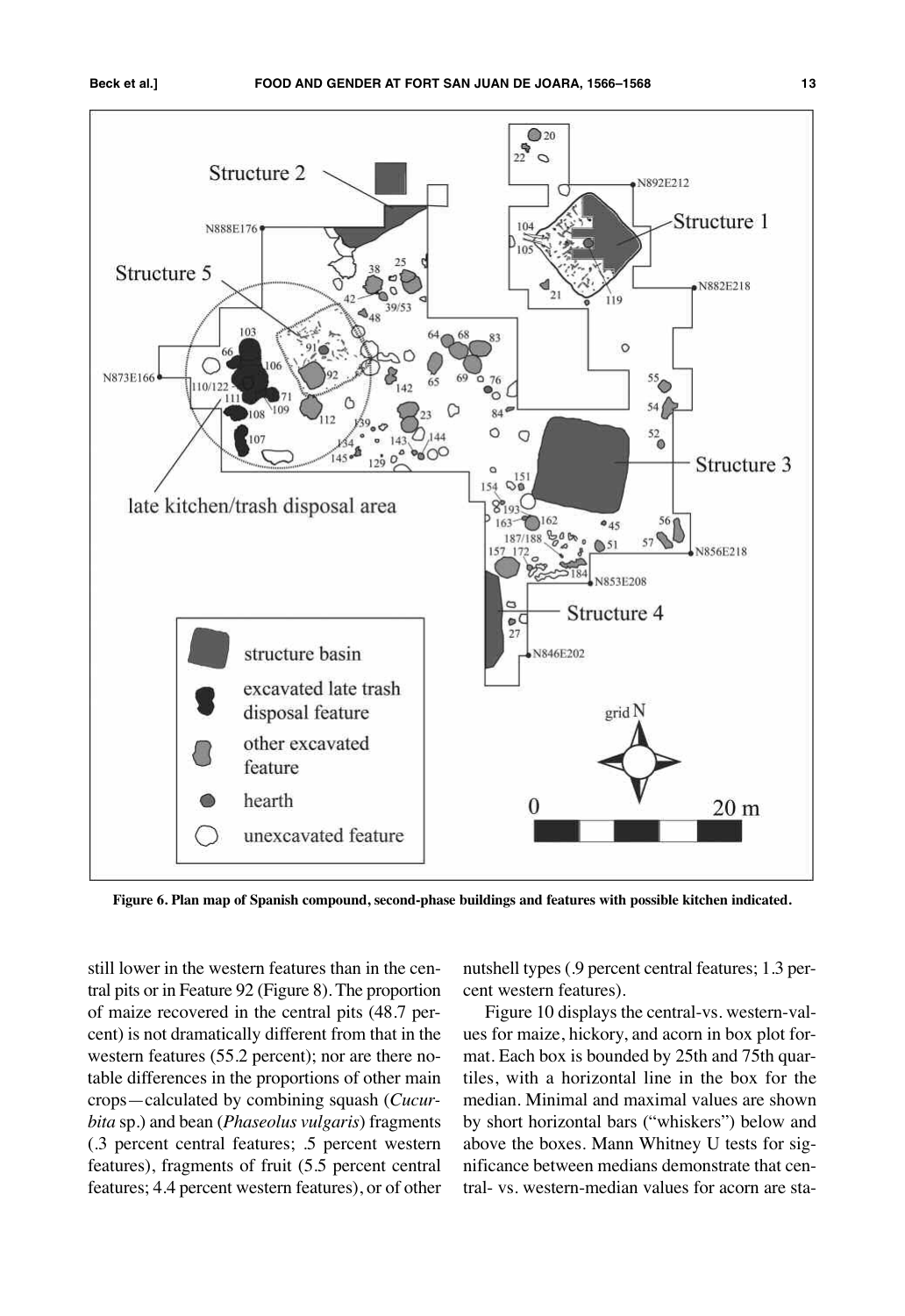

Figure 7. Percentages of food plant remains by fragment count comparing early and late pit features (not including **Feature 112).**

tistically different ( $p = .001$ ). The differences in median value for hickory are also significant  $(p =$ .013), but it bears repeating that the average density value of hickory nutshell in the western features is relatively low. Statistical significance for maize is borderline  $(p = .054)$ . The striking contrast in the amount of acorn shell recovered from the central vs. the western features is intriguing, particularly given the paucity of acorn from Structure 1. Because this structure was in use at the same time that the central pits were being filled with refuse, it is likely that low amounts of acorn in that building reflect subtle variability in the sorts of activities performed there, or in subsets of the people who resided there, rather than general dietary distinctions. By the later months of occupation, however, as indicated by the steep decline in acorn from the western features, it seems that considerably less acorn was processed and/or consumed in the Spanish compound.

Turning from plant to animal foods, the vertebrate faunal assemblage from the Berry site was analyzed using the modern comparative skeletal collections and published reference sources curated at the Center for Archaeological Investigations's Zooarchaeology Laboratory at Southern Illinois University, Carbondale. Data collected on specimens identifiable to the taxonomic level of order or lower include taxon, skeletal element, element side and portion, degree of epiphyseal fusion, evidence of any human, animal, and natural modifications, count, and bone weight (to .01 g). Modifications range from specimens that had been burned, butchered, gnawed, digested, and weathered to those that showed use wear, exhibited a pathology, etc.Additional information on relevant bone and antler was recorded, including degree of burning and the location, orientation, and type of butchery marks. Specimens that were not identifiable to the taxonomic level of order or lower were sorted by class (mammal, bird, fish, etc.) and then by size (large mammal, medium mammal, etc.); the following size categories apply: small mammal (rabbit and squirrel), medium mammal (bobcat, dog, fox, and raccoon), large mammal (bear, elk, and white-tailed deer), small bird (bobwhite, passenger pigeon, etc.), medium bird (grouse, hawks, ducks, etc.), and large bird (turkey, swan, etc.). Any bones that could not be assigned to a class were counted, weighed, and the degree of burning noted. Any other information that could be ascertained—such as the age or sex—was noted for all specimens. Common and scientific names of all identified taxa conform to Integrated Taxonomic Information System (ITIS) standards [\(http://www.itis.gov\).](http://www.itis.gov)

Three zooarchaeological measures are used to describe basic composition and to estimate the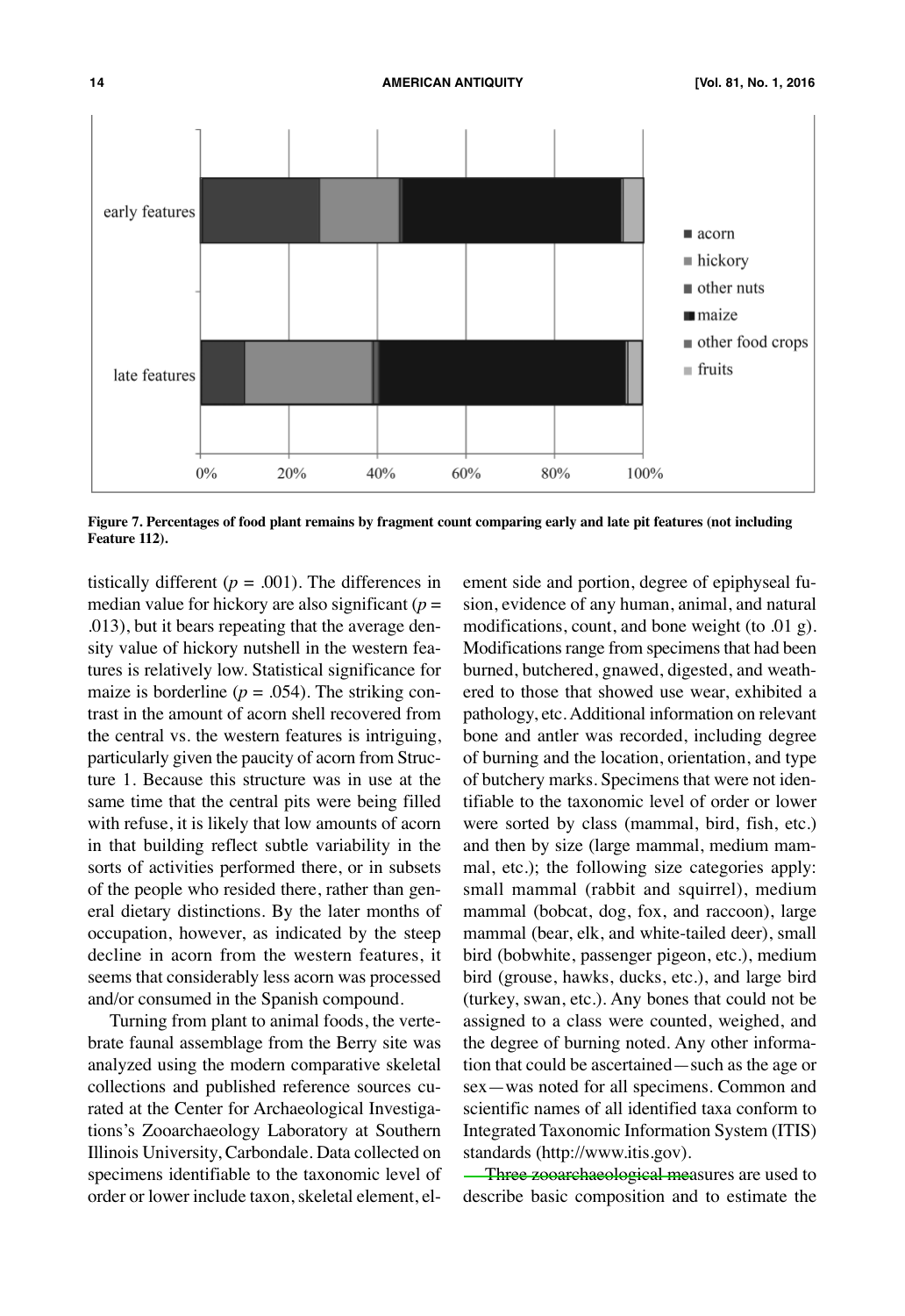

**Figure 8. Density values of maize and nutshell.**

relative frequency of taxa in the Berry faunal assemblage: (1) number of identified specimens (NISP), (2) specimen weight, and (3) the minimum number of individuals (MNI). NISP is provided for all taxa, regardless of whether the specimen can be identified to class, family, or a lower taxonomic level. Unlike NISP, MNI is only calculated for specimens identified to the genus and species level.

While the analysis of the faunal assemblage from Berry—like that of plant food remains (Fritz 2016; Gremillion 2002)—includes samples from

inside and outside the compound (Lapham 2016), we focus here on those contexts within the compound. The overall assemblage consists of just over 5,700 bone fragments. Mammals are most common, with reptiles and birds following at a substantial distance (Lapham 2016:280–282, Table 7.1). The compound assemblage consists of two to three significant taxa, depending on which zooarchaeological measure we consider. White-tailed deer (*Odocoileus virginianus*) and turtles (mostly box turtle, *Terrapene carolina*) are most prevalent in terms of NISP, whereas deer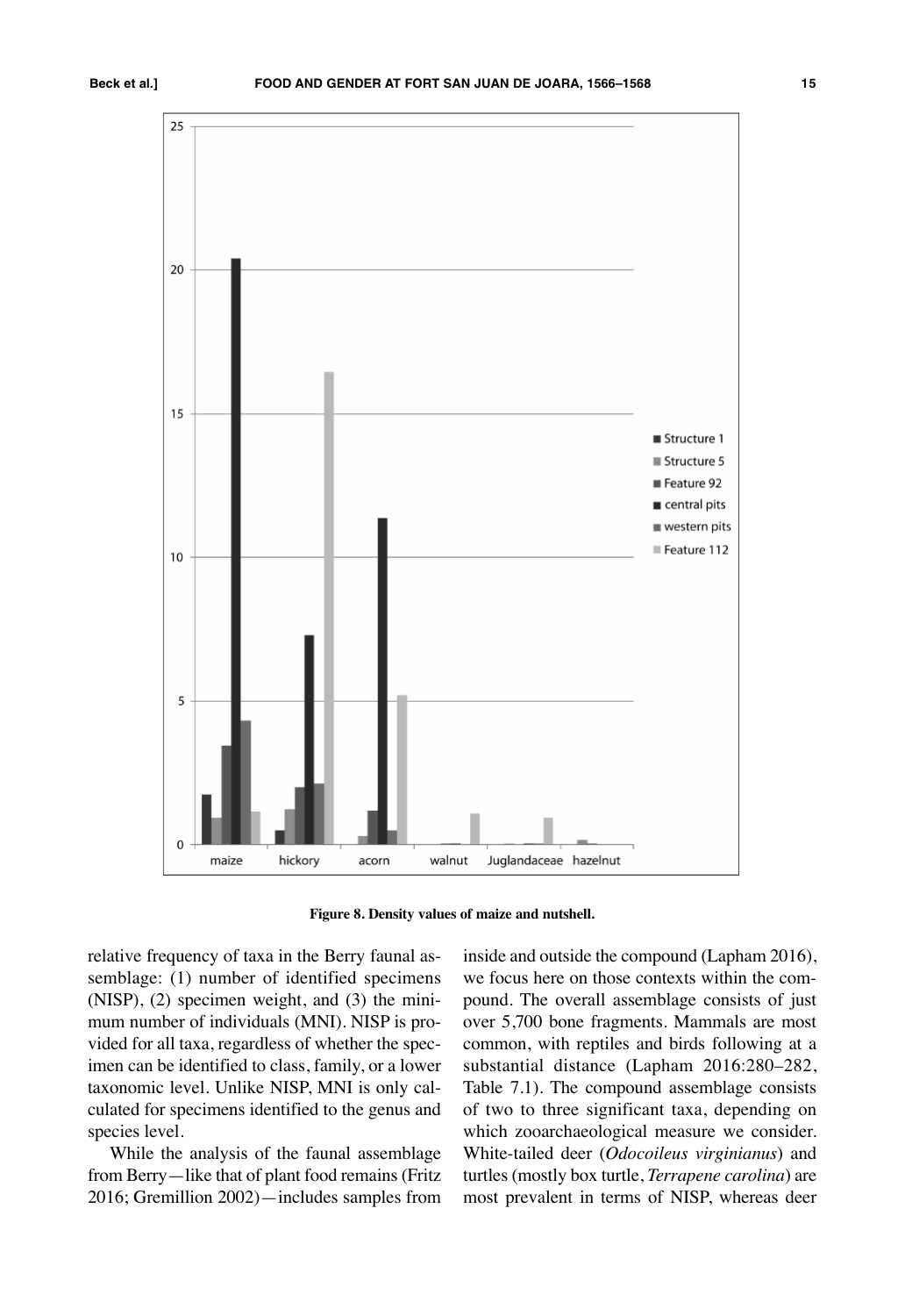

**Figure 9. Ubiquity values of maize and nutshell.**

and black bear (*Ursus americanus*) provide the greatest mass in terms of weight (Figure 11). The two measures offer distinct yet equally important information. If NISP is considered independently of weight, then the importance of bear is missed. However, when we consider weight—privileging larger mammals with heavier skeletons independently of NISP, the importance of turtle is missed.

NISP is sensitive to fragmentation and may overrepresent animals such as turtles with more identifiable skeletal elements; MNI, though, is influenced less by the process of fragmentation and the number of identifiable parts, thus offering a necessary countermeasure to NISP. Within the compound assemblage, deer and turtle had the two greatest MNI tallies of 7 and 5, respectively. Excepting bear and cottontail rabbit (Sylvilagus floridanus) (with respective MNI tallies of 2 and

3), all other taxa had an MNI of 1. Other identified taxa from the compound assemblage include wapiti or elk (*Cervus elaphus*), mountain lion (*Puma concolor*), woodchuck (*Marmota monax*), bobcat (*Lynx rufus*), raccoon (*Procyon lotor*), turkey (*Meleagris gallopavo*), perching birds (Passeriformes order), pikes (*Esox* spp.), white catfish (*Ameiurus catus*), various freshwater catfishes (Ictaluridae family), and several additional species of turtles and commensal taxa (such as small rodents and amphibians).

Our focus here is to see whether there are patterned differences in the compound's faunal assemblage comparable to those identified in the spatial patterning of structures and features and in the archaeobotanical data. To do so, we compare animal remains from the compound's features. In the faunal assemblage from the central pits, deer and bear remains are found in fairly similar pro-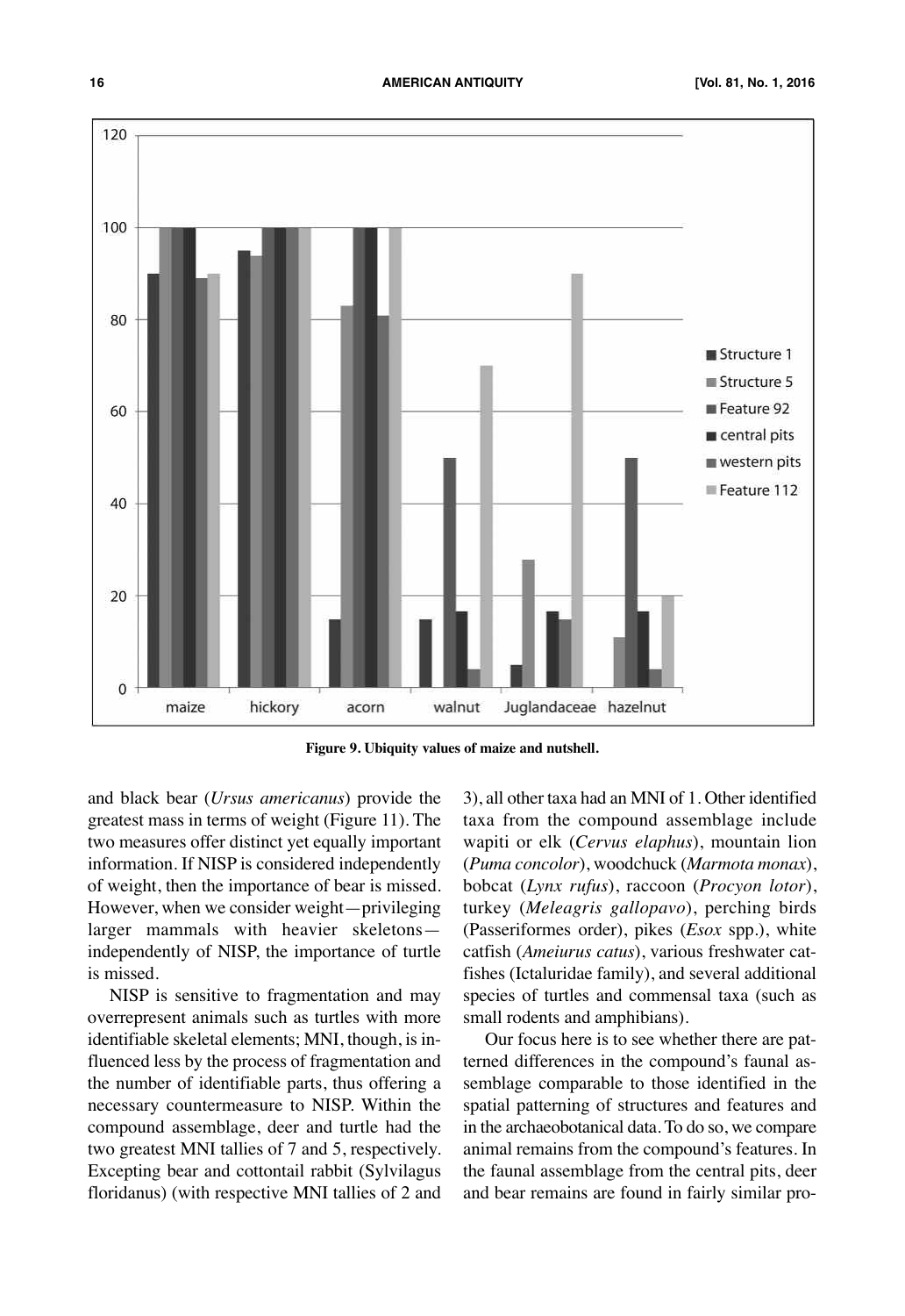



Figure 10. Box plots contrasting maize, hickory nut, and acorn shell fragments by count from early and late pit features.

portions (Figure 12); deer comprise just over half (51 percent) and bear slightly under half (45 percent) of the bone weight of all identified mammals. In contrast, deer bones dominate the western features, comprising 88 percent of the bone weight of identified mammals. Bear is present in significantly lower proportions, accounting for only 12 percent of bone weight in the western features. In terms of the body part distributions of large animals, deer are present in proportions nearly identical to that of the standard deer in the early features, with meat-bearing limbs and butchery waste represented in a nearly 60 percent to 40 percent ratio (Figure 13a). In the western feature contexts, however, meaty elements of deer are highly overrepresented. Bear remains exhibit a greater proportion of meaty parts relative to the standard animal in both central and western feature contexts (Figure 13b, Table 1).

These data indicate substantial differences in meat consumption during the early and late phases of the Spanish compound. Earlier in time, the Spaniards ate deer and bear meat in similar proportions, and—more often than not—whole deer carcasses were brought into the compound for processing and cooking. The soldiers also ate

wapiti as an occasional treat. Later, the Spaniards consumed mostly venison when eating meat, and it seems that prepared deer meat was brought to the compound more frequently than before. Bear contributed very little protein to the Spaniards' diet during the later phase of occupation. The overrepresentation of the meaty elements of bear in both early and late feature contexts suggests that soldiers were provisioned with prepared bear meat at least some of the time throughout the compound's occupation. Ethnohistorical accounts from the Southeast inform us that indigenous peoples frequently served bear meat and bear fat to special guests and dined upon these foods during celebratory meals and feasts (Lawson 1967:31, 44, 59, 61, 62, 121; Waselkov and Braund 1995:62, 63, 147). The distribution of bear remains in the Spanish compound may thus inform us about changing relations at Joara.

The paucity of bear remains in the late feature contexts does not appear to be linked to seasonal availability, as there is a substantial overlap in the seasons during which both central and western features would have filled with trash. One of the easiest seasons to kill a bear is during winter or early spring when the animal is hibernating or, in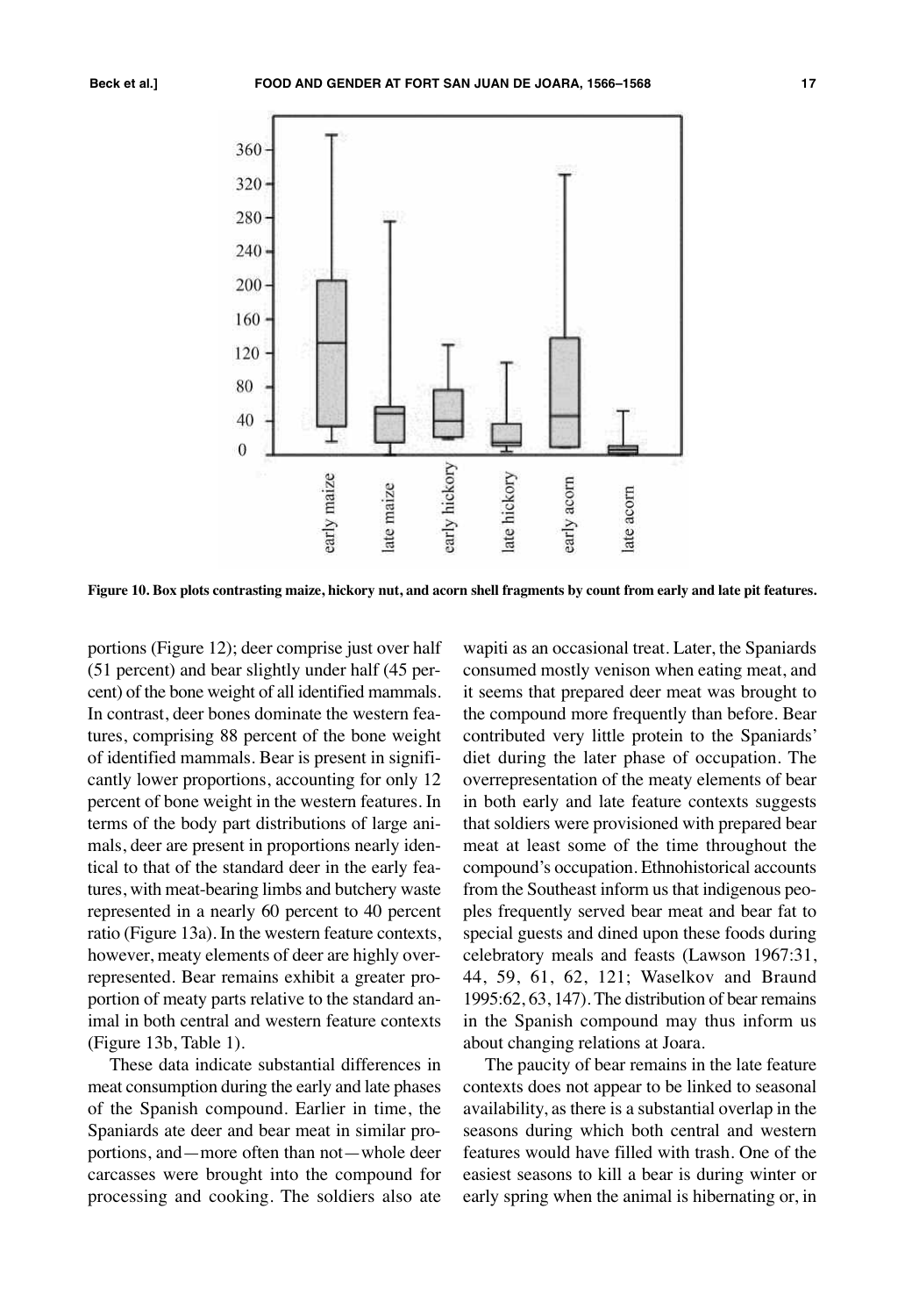

**Figure 11. Main faunal taxa by percent NISP and weight (Spanish compound).**

warmer climates, denning (Anderson 1992:19; Smith 1975:118). Historic references also note that Native Americans hunted bear in the winter, after the animals had fattened themselves up for the denning season (Swanton 1929:8; 1946:321– 322). Denning usually occurs over a five-month period in the southern Appalachians, beginning in late November/early December and continuing until mid-April (Powell et al. 1997:69). While pregnant females and those with newborn cubs remain in their dens throughout this time, it is not uncommon for adult males and juvenile animals of both sexes to change their dens several times in the winter (Powell et al. 1997:14). If the taste

and quantity of meat and fat influenced the time of year that bears were killed, then summer and winter would have been primary hunting periods (e.g., Lapham 2016). However, since ease was also a consideration, winter would probably have been the best hunting season. Likewise, bears are at their heaviest in the winter, having spent the summer and fall months fattening up when foods were plentiful. In the Spanish compound, early and late features alike could have been used during key hunting periods, suggesting that seasonal availability can be ruled out as a causal factor in the paucity of bear remains in late features. The pattern is more likely associated with deteriorating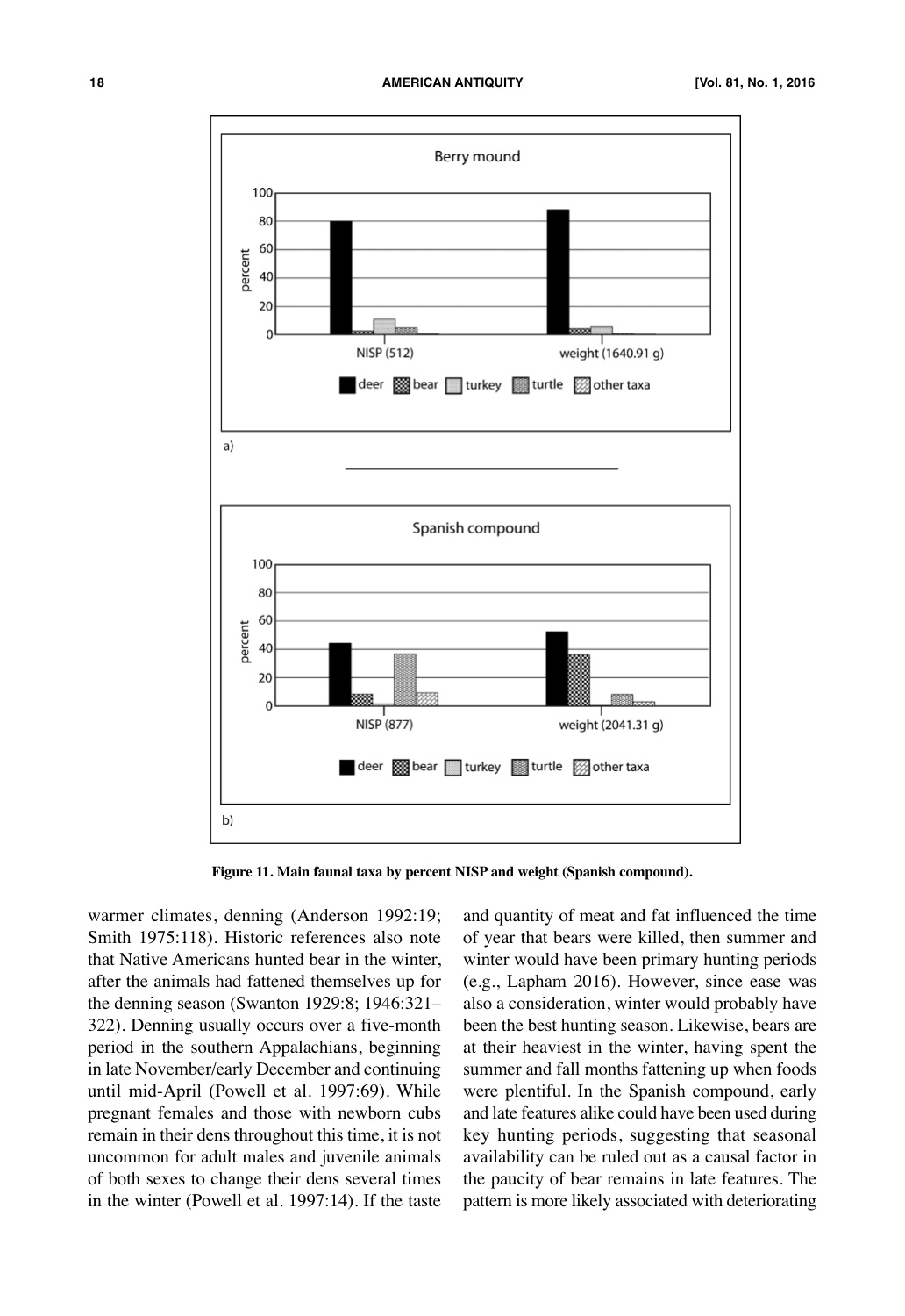

**Figure 12. Main mammals by percent weight in early and late features in the Spanish compound.**

sociopolitical relations between the Spaniards and their native hosts, a point that we elaborate in the following section.

#### **Gender and Provisioning at Fort San Juan**

We presume that most of the plant and animal foods consumed by Pardo's soldiers in the Spanish compound were provisioned by the men and women of Joara. Jaime Martínez's account specifically reports that food demands were among the primary reasons for the failure of this and the five other forts that Pardo established in 1567. If the soldiers were procuring any significant portion of their own food supplies, then provisioning would certainly have played a lesser role in the garrison's ultimate end. Nor should we be surprised that the soldiers failed to obtain more of their own foods. Given the brief time of their occupation, less than 18 months, the men had little opportunity to acquire the skills for planting and harvesting local domesticates at Joara, even had fields for such an undertaking been made available. And since we have neither documentary nor archaeological evidence that Pardo's men brought Old World cultigens to Joara, we are confident that they expected such staples to be provisioned. Finally, while the soldiers may have prepared specific kinds of meat dishes themselves (e.g., turtle stews), all evidence of maize- and nut-based dishes is fully consistent with indigenous food preparation practices. As maize and nuts were the dominant plant food remains recovered from compound features, we presume that Indian women prepared most of the plant food dishes consumed by the soldiers at Fort San Juan.

Given the amounts of maize cupules and other cob fragments and the density of nutshell, it is unlikely that Pardo's men were regularly provisioned with dishes prepared elsewhere on the site.

| Taxa               | <b>Early Features</b> |         | Late Features |         |  |
|--------------------|-----------------------|---------|---------------|---------|--|
|                    | Weight                | $\%$ wt | Weight        | $\%$ wt |  |
| White-tailed deer  |                       |         |               |         |  |
| Meat bearing limbs | 354.27                | 64.0    | 133.64        | 86.4    |  |
| Butchery waste     | 199.64                | 36.0    | 21.05         | 13.6    |  |
| <b>Black bear</b>  |                       |         |               |         |  |
| Meat bearing limbs | 421.74                | 80.3    | 20.07         | 79.3    |  |
| Butchery waste     | 103.72                | 19.7    | 5.25          | 20.7    |  |

Table 1. White-Tailed Deer and Black Bear Body Portions in Spanish Compound Features.

Note: All weight in grams. The meat-bearing limbs category includes scapulae, humeri, radii, ulnae, pelvises, femora, patellae, tibiae, and fibulae. The butchery waste category includes elements associated with the head (skull, mandibles, and teeth) and feet (metacarpals, metatarsals, sesmoids, and phalanges) with antlers, carpals, and tarsals excluded from the tally.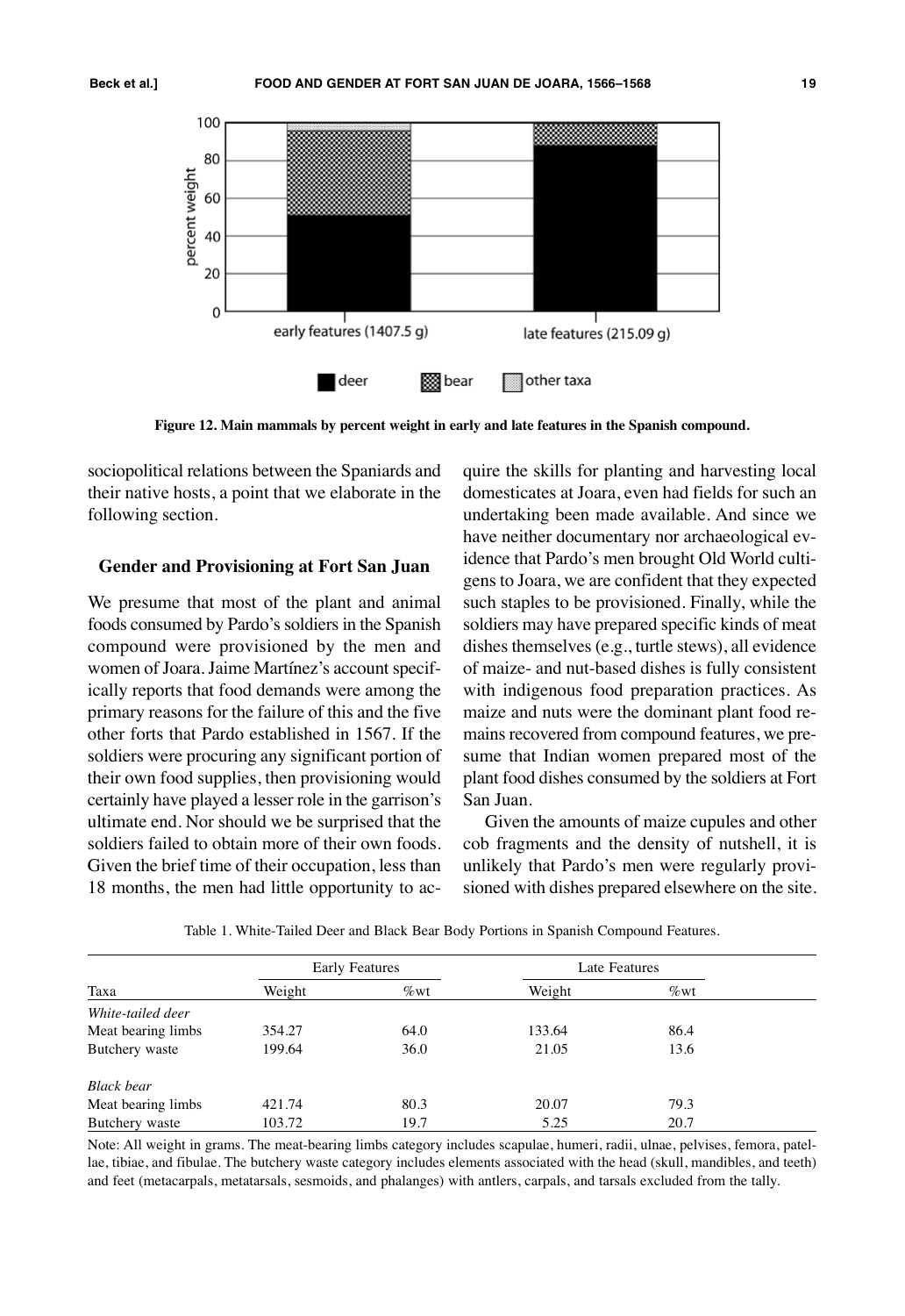

Figure 13. Meat-bearing limbs and butchery waste in Spanish compound features by percent weight for (a) white-tailed **deer and (b) black bear.**

Instead, native women likely prepared most maize- and nut-based meals within the Spanish compound. During the period of the garrison's occupation, maize, nuts, and fruits were the most common plant foods consumed in the compound. In fact, the range of plant foods identified here is little different from that recovered from non-Spanish contexts at Berry and at other sites across the region. Indigenous women, that is, were preparing the same kinds of plant foods for Pardo's men as they were for their own families. Moreover—with one exception—there is little difference in identified plant food remains from early to late contexts within the Spanish compound; women were serving the same sorts of dishes throughout the occupation of Fort San Juan. Yet the single exception an apparent shift from acorns to hickory

nuts—does suggest changes in the nature of the occupation. Acorn was the most common nut recovered from the early, central pits, followed by hickory. In the western features, however, acorn plummets from more than 25 percent to less than 10 percent of all plant foods, with hickory becoming the most common nut. One possibility is that this change in mast proportion from early to late contexts reflects a food preference on the part of the Spanish soldiers, with local women altering the ingredients of the meals they prepared and served in response to the tastes of Pardo's men.

Another possibility, one suggested by archaeological and ethnohistorical evidence, is that the women preparing food during the compound's early occupation were culturally distinct—with different food preferences or foodway practices—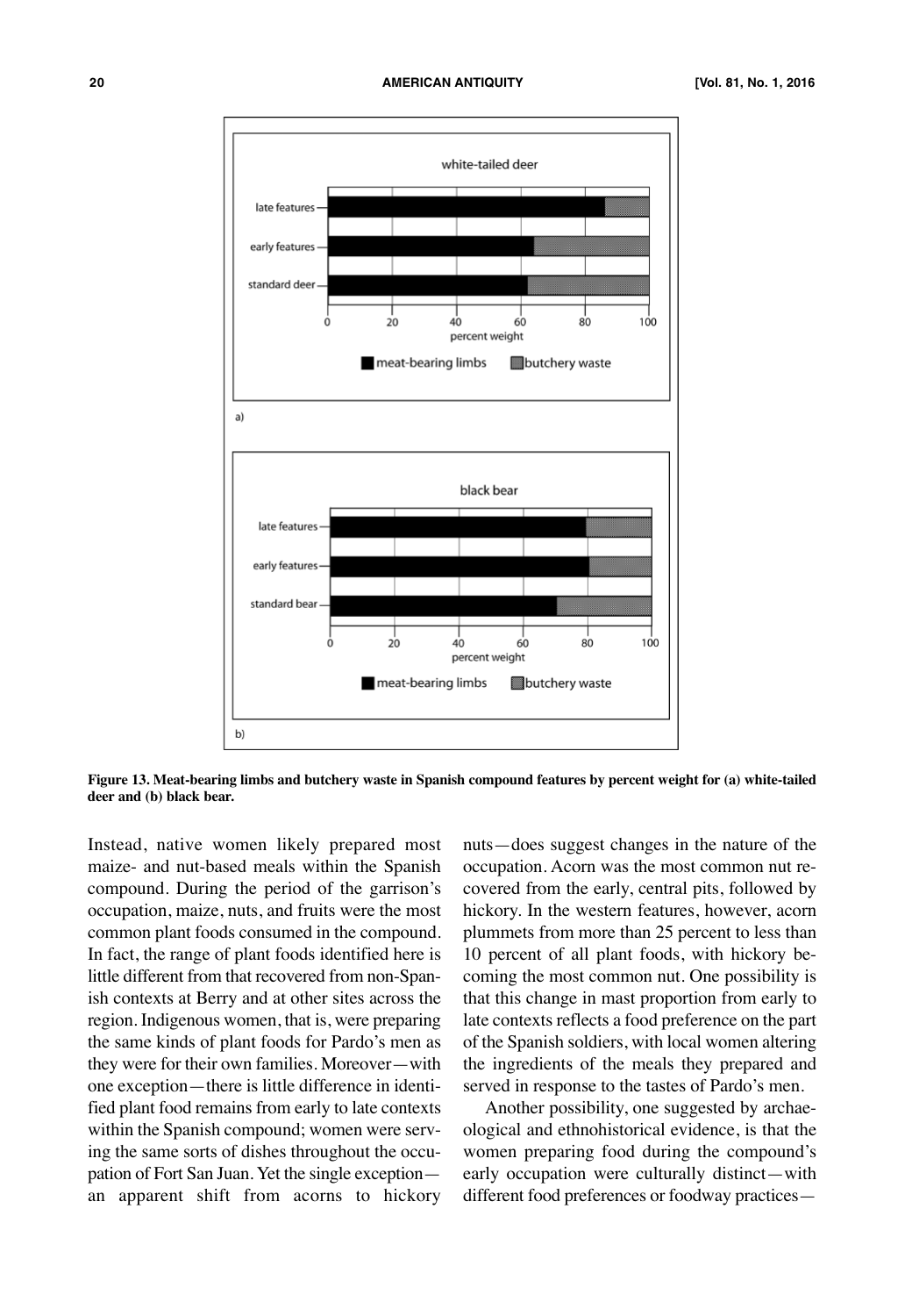

Figure 14. Pisgah vessels from Feature 112: (a) Vessel No. 3; (b) Vessel No. 5; (c) Vessel No. 8.

from the women who did so later. Shortly after Pardo's first *entrada* returned to Santa Elena, his officer at Fort San Juan, Hernando Moyano, led at least two assaults on Native American towns in the Appalachian Mountains northwest of Joara (Martínez 1990:320). Moyano claimed to have killed more than a thousand people at each town, though this figure is likely an exaggeration (Hudson 1990:48). He also took an unknown number of women from each of the destroyed towns, at least eight of whom were taken as slaves to Santa Elena, where they were freed in December 1567 (Hudson 1990:176). Evidence from the Spanish compound suggests that some of these women, carried down from the mountains as hostages and war captives, might have remained behind at Fort San Juan.

Feature 112 was a large, circular pit, nearly 2 m in diameter and 80 cm deep, located just outside the southwest corner of Structure 5. It was unusual both for its extraordinary quantity of hickory nut remains, associated perhaps with the preparation of *kunuchee*, a traditional Cherokee hickory nut soup, and for its unique assemblage of Pisgahstyle pottery (Figure 14). The core of the Pisgah phase is located in the Appalachian Summit north and west of Berry, and its ceramics are markedly different from those of the local Burke phase (Moore 2002). Sherds from no fewer than eight

Pisgah-style pottery vessels were recovered from the fill of Feature 112, and as Pisgah communities were probably among those attacked by Moyano (Beck 1997), it is possible that the materials from Feature 112 represent the labor of Pisgah women taken to Joara and Fort San Juan after Moyano's attacks. The vessels themselves could have been taken from the destroyed towns, filled with appropriated foodstuffs, or produced at Joara by captive, non-local women. The latter possibility is intriguing because all of the Pisgah-style vessels recovered from Feature 112 are soapstone tempered, one of the diagnostic characteristics of locally made, Burke phase ceramics. In any event, the apparent switch from acorns to hickory nuts may have been associated less with the tastes of Spanish men than with the practices of non-local indigenous women drawn violently into the colonial enterprise as captives at Fort San Juan (Cameron 2011).

If archaeobotanical remains provide evidence of the kinds of relationships that developed between Spanish soldiers and native women, then the faunal assemblage provides evidence about relations between Pardo's men and the men of Joara, who probably provisioned the soldiers with most of their animal protein. Were the Spaniards hunting more large game themselves, we might expect their hunting skills to have improved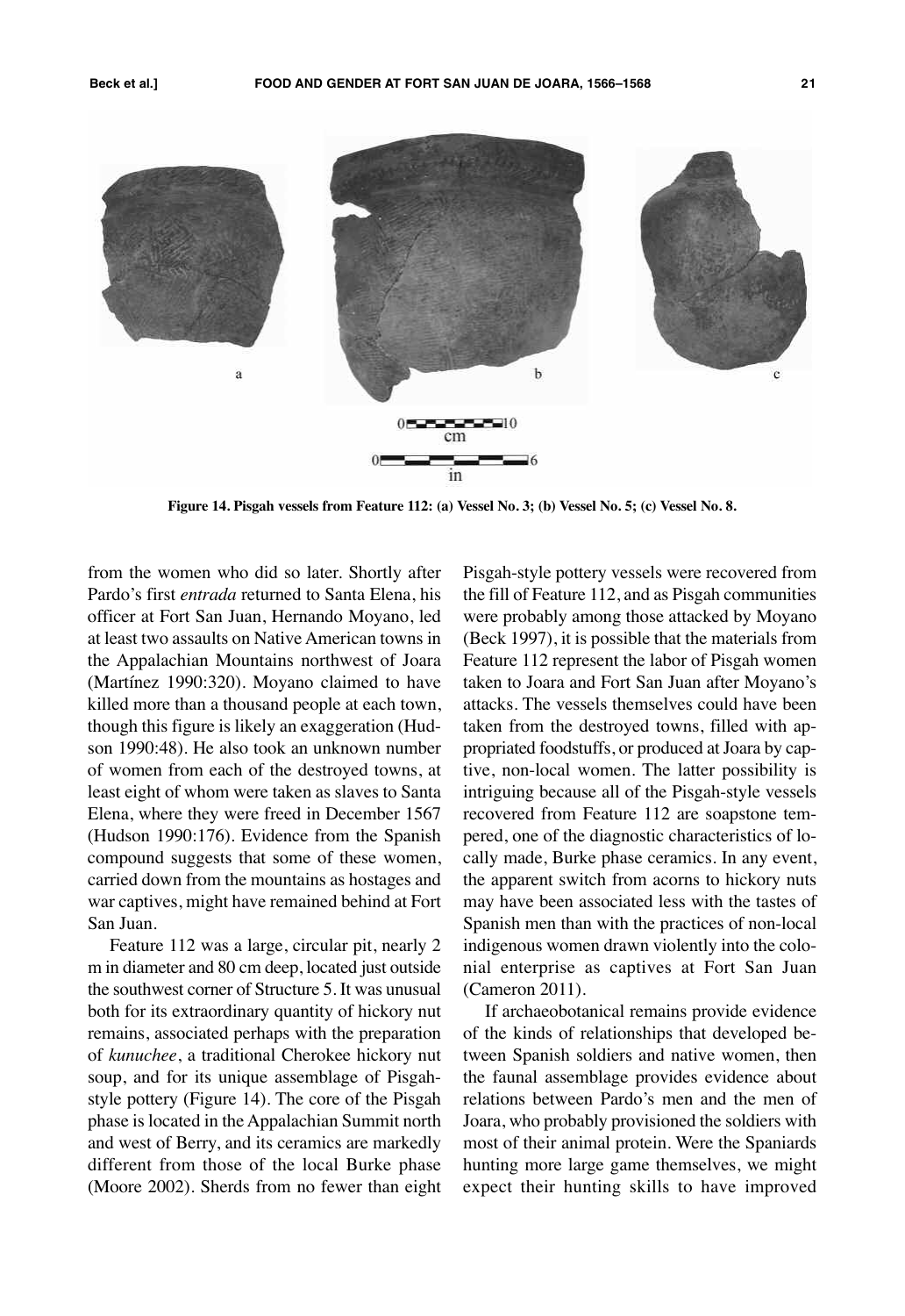through time, so that evidence for provisioning (bear and deer meat butchered elsewhere in the compound's early occupation) would decrease relative to evidence for self-sufficiency (meat prepared in the compound in its later phase of occupation). Instead, faunal analysis indicates nearly the opposite: most of the bear meat consumed during the early phase of occupation and both bear and deer meat consumed in its later phase were prepared elsewhere and delivered to the soldiers, likely as provisions. Even had the Spaniards preferred to hunt large game, the cumbersome arquebuses and crossbows in their possession would have been poorly suited for hunting and bringing down large mammals such as bear and deer. Also, given their limited supplies of shot and bolts and the need to maintain these meager stores for the garrison's defense—it seems that the soldiers would have needed native men either to procure meat for them or else to join them on the hunt, using indigenous technology.

And early on, at least, it appears that the men of Joara provisioned them quite well. Most striking, the ratio of bear remains to deer remains in the central pit features (i.e., during the early occupation phase) is nearly 1:1. Not only is the percentage of bear bones very high, but the bear meat that entered the compound consisted primarily of better cuts, the complete carcasses having been butchered elsewhere. During the eighteenth century, bear meat was a difficult-to-obtain food that southern Indians gave to honored guests, and we suggest that such practices likewise pertained at sixteenth-century Joara. Deer remains from these pits provide us with different insights into the early provisioning of Fort San Juan. With deer, whole carcasses were butchered inside the compound, suggesting both that Pardo's men had access to all parts of the carcass, including useful skins and hides, and that native hunters were regular visitors.

Most of these patterns change as we shift our focus to the western features and midden behind Structure 5. Here, the ratio of bear bones to deer bones drops to 1:9, a dramatic decline in the amount of bear meat that local hunters procured for their guests. We interpret this change as an unravelling in the relations between Joaran and Spanish men, but it may be fair to ask why we see this dietary change—the decline in bear meat—as a signal of trouble among the men, while we offer the possibility that a shift from acorns to hickory indicates native women acting on Spanish food preferences. Could it be that the soldiers preferred deer meat to bear? Perhaps, but another shift in the faunal assemblage may reflect the soldiers'increasing isolation from the men of Joara. No longer were complete deer carcasses carried into the compound for processing. Instead, most of the deer meat consumed during the later period of the occupation was butchered elsewhere and brought to the compound in an already prepared state. Indian men, it seems, were spending much less time among the soldiers in the Spanish compound.

Why might such a worsening of relations have taken place, when the rapport between the men of Joara and those of Fort San Juan appears to have been sound throughout the early months of the encounter? Jaime Martínez, writing in 1610, observed that the soldiers' demands for food caused the Indians to destroy the forts (Ugarte 1935). Likewise, Teresa Martín testified that sexual improprieties between Pardo's men and local women—whether consensual or coercive is unclear—angered the men of Joara and other towns. Each of these factors could have played key roles in the destruction of Fort San Juan, but we suggest that a third, more subtle factor might also have contributed to the undoing of relationships between the soldiers and their hosts. It is easy to envision the men of Joara, frustrated with the Spaniards, cutting off their supplies of bear meat and distancing themselves from daily life in the compound. But what if the soldiers, while formally reshaping their colony during its second construction phase, denied entry to Native American men? The Laws of the Indies would codify such a policy in 1573, five years after the destruction of Fort San Juan, with Ordinance 137 insisting that:

While the town is being completed, the settlers should try, inasmuch as this is possible, to avoid communication and traffic with the Indians, or going to their towns ... nor [should the settlers] allow the Indians to enter within the confines of the town until it is built and its defenses ready and houses built so that when the Indians see them they will be struck with admiration and will understand that the Spaniards are there to settle permanently and not temporarily. They [the Spaniards] should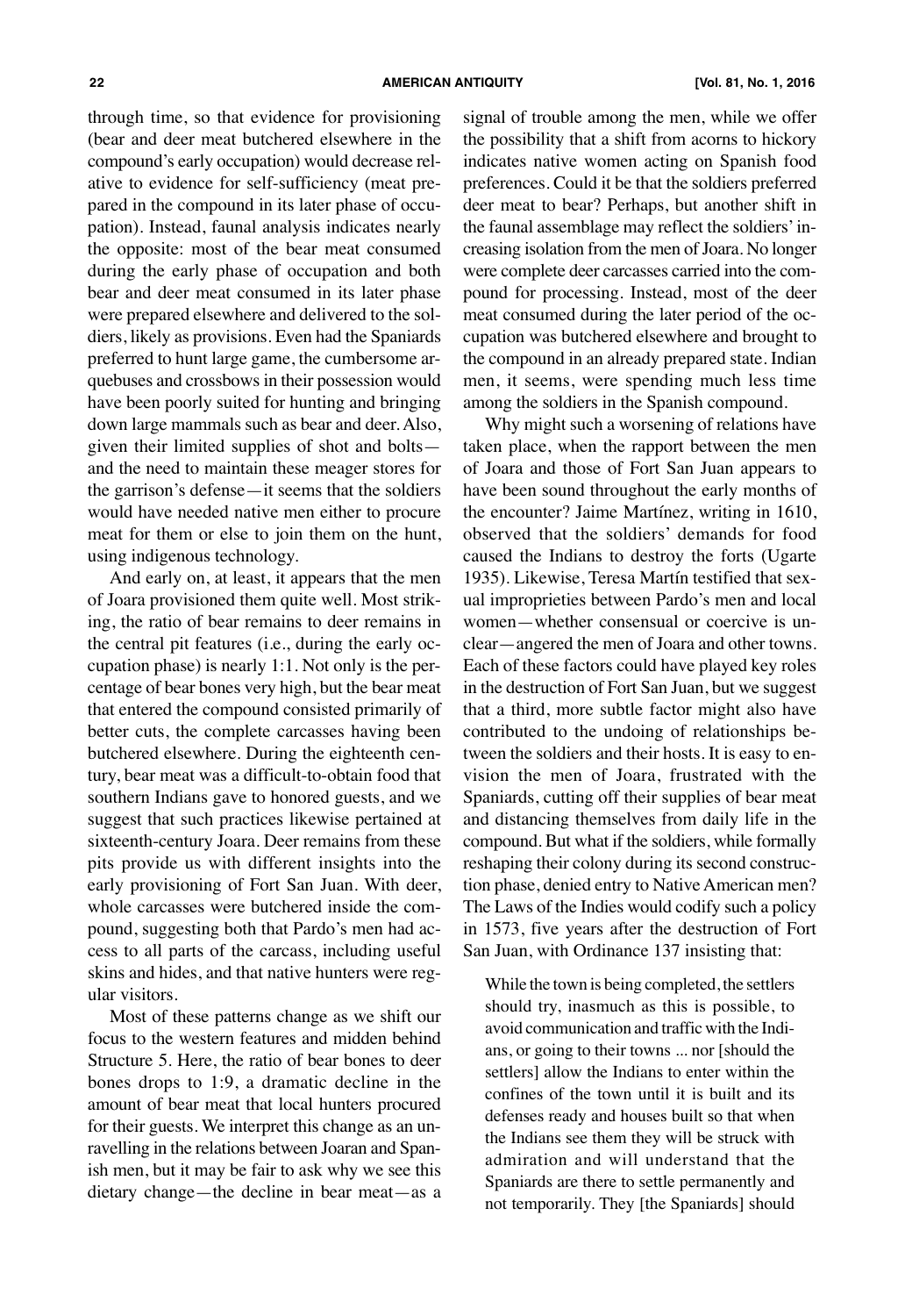be so feared that they [the Indians] will not dare offend them, but they will respect them and desire their friendship [Mundigo and Crouch 1977:258].

Moreover, if Pardo's men simultaneously began to exclude Joaran women from the compound in favor of women taken captive during Moyano's mountain attacks, the latter of whom would have been much easier to force into labor than women from Joara, then the soldiers' isolation from the people of Joara—its men and women alike might have opened a chasm between the garrison and the town that contributed to the destruction of Fort San Juan.

#### **Conclusions**

Throughout the sixteenth and seventeenth centuries, native communities across the Americas became entangled with Spanish settler populations comprised mainly or entirely of adult men. We agree with Deagan that in such settings, native women were often "active culture brokers and agents of a multicultural household practice, whether as wives, servants, or concubines" (2008:877). With the St. Augustine pattern, she proposed a set of gendered relations that structured domestic life in the resulting *mestizo* households. In those domains identified as public (high visibility), Spanish (male) patterns of material culture were thought to prevail. In those domains identified as private (low visibility), native (female) patterns of material culture were thought to prevail. Data that we have presented here conform to the expectations of the St. Augustine pattern only in limited ways. In the Berry site Spanish compound, diet and food preparation were indeed strongly conditioned by native practices and activities. Yet rather than finding these activities linked exclusively with native women, we link the changing patterns of meat provisioning with the political strategies of native men. We have also identified changes in patterns of plant food provisioning. While these changes may be explained as local native women adapting their dietary decisions to the tastes of Spanish men (itself a possibility not explicitly considered by the St. Augustine pattern), they may also reflect the labor of non-local native women taken captive as slaves. Such captives may have been forced to provide sexual labor along with that associated with food provisioning.

It is not surprising that the St. Augustine pattern only partially explains data from the Berry site. Fort San Juan was a frontier outpost and was perhaps as isolated as any that existed in the sixteenth-century Spanish Empire. It had a small contingent of soldiers, and it had a limited assemblage of Spanish material culture, essentially what the men of the Pardo expedition could carry inland for several hundred miles on their backs. In these ways, Fort San Juan was different from contemporaneous colonies such as St. Augustine and Santa Elena in *La Florida* or Puerto Real and La Isabella in the Caribbean. Our analyses thus support one of the most salient critiques of the St. Augustine pattern: throughout the Americas, the Spanish colonial experience was far too diverse for any single framework to bear so much analytical weight (Voss 2008:865–866). This is not to suggest, of course, that we should reject all generalizing models or frameworks in favor of particularist explanations. Rather, our general models need the flexibility required by the variation we observe in the historical and archaeological records.

We find intriguing Voss's (2008:874–875) proposal for shifting our collective focus from marriage to the social organization of labor. In our ongoing research at Fort San Juan, we situate food and foodways in the context of provisioning. Provisioning is inextricably bound to regimes of labor—who controls it, who owes or provides it, to whom it is owed or provided—and this form of social labor, converted to provisioning, is itself based in politics and political economy. While Voss, in her multiscalar approach to the archaeology of labor, recognizes the continued role to be played by household labor, "labor at the microscale" (2008:874), she also advocates studying household labor in relation to meso- and macroscale patterns. In our case, though, the meso- and macro-scale labor regimes ultimately responsible for the organization of food provisioning at Fort San Juan—for providing the range of foodstuffs prepared and consumed in daily meals within the Spanish compound—were much more indigenous than Spanish. Or so we can say today, with the benefit of hindsight. For the Spaniards at Fort San Juan, however, things might not have been so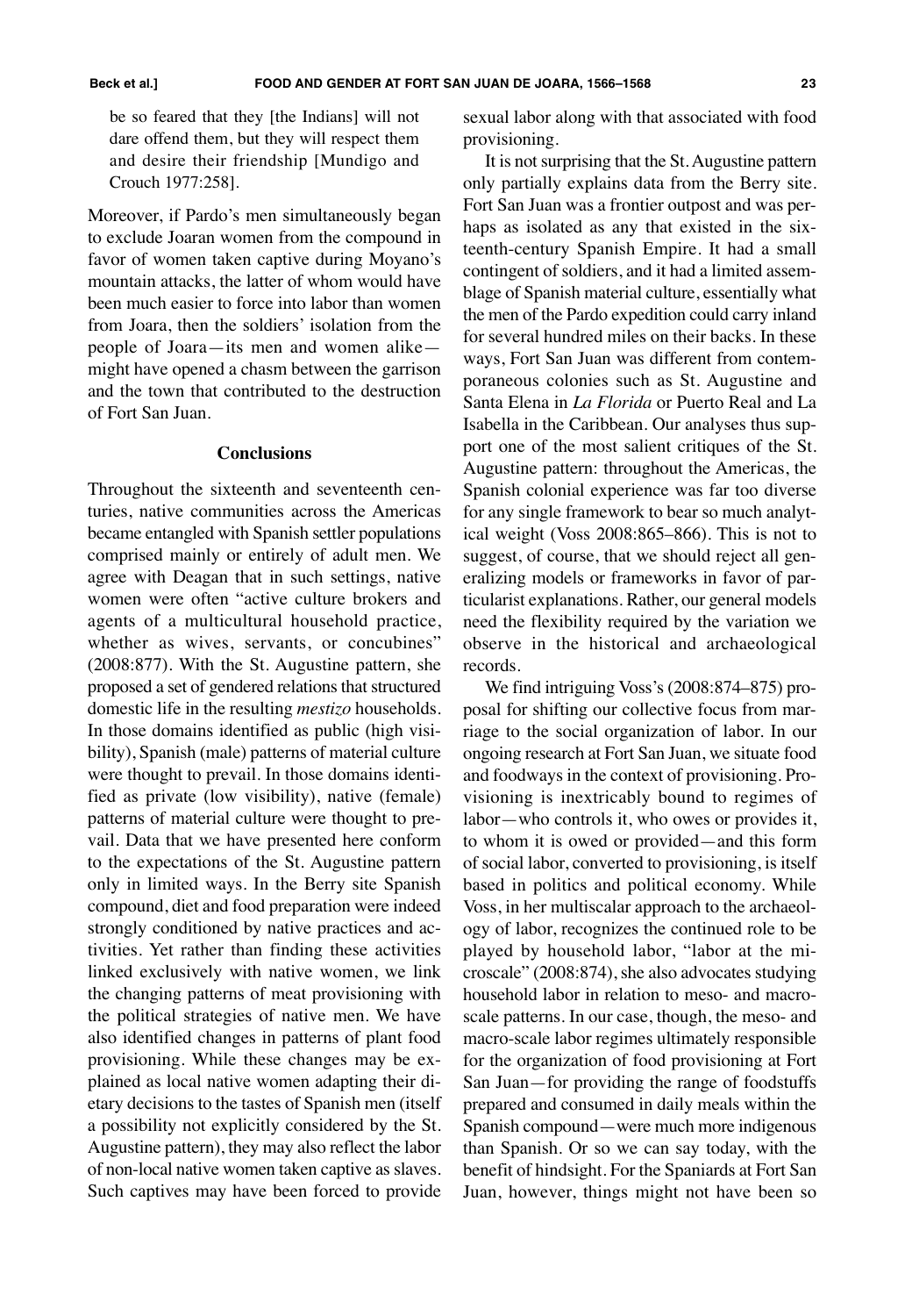clear. Joara Mico, the leader of Joara, had made the "Yaa" in Pardo's presence before the latter's return to Santa Elena, which meant to the Spaniards that the *mico* and his people were to live and labor as servants of the crown; Joara Mico must have seen things differently. And in *La Florida*, misunderstandings like these—what was native and what was European, what was male and what was female, much less what was gifted, what was owed, or what was exchanged—

could make the difference between success and failure, between life and death. Acknowledgments. Funding for excavations and analyses in the Berry site Spanish compound have been provided by the National Science Foundation (BCS-0542120); the National Geographic Society Committee on Research and Exploration; a Na-

tional Park Service Certified Local Governments Grant to the City of Morganton, administered by the North Carolina Division of Archives and History, Department of Cultural Resources; the Burke County Historical Society; the Historic Burke Foundation; and the Woodbury Foundation. The School for Advanced Research in Santa Fe, New Mexico, hosted several of our project members for a 2009 Research Team Short Seminar, an opportunity that contributed greatly to our collective understanding of the Spanish compound. Throughout our project, Warren Wilson College has served as our administrative host institution and supported the Archaeology Work Crew and Laboratory; we would specifically like to thank Abra Johgart for all of her work as laboratory assistant for the Archaeology Crew. Gayle Fritz would also like to thank Natalie Mueller for performing statistics and for making the box plot graph (Figure 10) and Stephanie Pan for three years of laboratory assistance that included sorting many Berry site flotation samples and helping to manage the data. We thank the editor, Bob Kelly, and three anonymous reviewers for comments and suggestions that significantly improved the article. The Spanish abstract was proofed by Andrés Izeta. Finally, we would like to thank the Berry family for their continued stewardship of the Berry site.

*Data Availability Statement*. All collections discussed here from the Berry Site are curated at the Warren Wilson College Archaeology Laboratory in Swannanoa, North Carolina.

#### **References Cited**

Anderson, David G.

- 1994 *The Savannah River Chiefdoms: Political Change in the Late Prehistoric Southeast*. University of Alabama Press, Tuscaloosa.
- Anderson, Tom
- 1992 *Black Bear: Seasons in the Wild*. Voyageur Press, Stillwater, Minnesota.

Bandera, Juan de la

 1990 Proceedings for the Account Which Captain Juan Pardo Gave of the Entrance Which He Made into the Land of the Floridas. Translated by Paul Hoffman. In *The Juan Pardo Expeditions: Explorations of the Carolinas* *and Tennessee, 1566–1568*, by Charles Hudson, pp. 255– 296. Smithsonian Institution Press, Washington, D.C.

Beck, Robin A., Jr.

- 1997 From Joara to Chiaha: Spanish Exploration of the Appalachian SummitArea, 1540–1568. *Southeastern Archaeology* 16:162–169.
- 2013 *Chiefdoms, Collapse, and Coalescence in the Early American South*. Cambridge University Press, Cambridge. Beck, Robin A., Jr., and David G. Moore
- 2002 The Burke Phase: A Mississippian Frontier in the North Carolina Foothills. *Southeastern Archaeology* 21:192–205.
- Beck, RobinA.,Jr., David G. Moore, and Christopher B. Rodning 2006 Identifying Fort San Juan: A Sixteenth-Century Spanish Occupation at the Berry Site, North Carolina. *Southeastern Archaeology* 25:65–77.
- Beck, Robin A. David G. Moore, Christopher B. Rodning, Sarah Sherwood, and Elizabeth T. Horton
	- 2016 The Built Environment of the Berry Site Spanish Compound. In *Fort San Juan and the Limits of Empire: Colonialism and Household Practice at the Berry Site*, edited by Robin A. Beck, Christopher B. Rodning, and David G. Moore, pp. 85–149. University Press of Florida, Gainesville.
- Cameron, Catherine M.
	- 2011 Captives and Culture Change: Implications for Archaeology. *Current Anthropology* 52:169–209.
- Deagan, Kathleen A.
	- 1973 *Mestizaje* in Colonial St. Augustine. *Ethnohistory* 20:55–65.
	- 1983 *Spanish St. Augustine: The Archaeology of a Colonial Creole Community*. Academic Press, New York.
	- 2003 Colonial Origins and Colonial Transformations in Spanish America. *Historical Archaeology* 37(4):3–13.
	- 2004 Reconsidering Taíno Social Dynamics after [Conquest:](http://www.ingentaconnect.com/content/external-references?article=0002-7316()69L.597[aid=9157591]) Gender and Class in Culture Contact Studies. *American [Antiquity](http://www.ingentaconnect.com/content/external-references?article=0002-7316()69L.597[aid=9157591])* [69:597–626.](http://www.ingentaconnect.com/content/external-references?article=0002-7316()69L.597[aid=9157591])
	- 2008 Comment. *Current Anthropology* 49:877–878.
- Deagan, Kathleen A. (editor)
	- 1995 *Puerto Real: The Archaeology of a Sixteenth-Century Spanish Town in Hispaniola*. University Press of Florida, Gainesville.
- Deagan, Kathleen A., and José María Cruxent
	- 1993 From Contact to *Criollos*: The Archaeology of Spanish Colonization in Hispaniola. *Proceedings of the British Academy* 81:67–104.
	- 2002a *Archaeology at La Isabela: America's First European Town*. Yale University Press, New Haven.
	- 2002b *Columbus's Outpost among the Taínos: Spain and America at La Isabela, 1493–1498*. New Haven: Yale University Press.
- DePratter, Chester B., Charles M. Hudson, and Marvin T. Smith 1983 Juan Pardo's Explorations in the Interior Southeast, 1566–1568. *The Florida Historical Quarterly* 62:125– 158.
- Ewen, Charles R.
	- 1991 *From Spaniard to Creole: The Archaeology of Cultural Formation at Puerto Real, Haiti*. University of Alabama Press, Tuscaloosa.
	- 2000 From Colonist to Creole: Archaeological Patterns of Spanish Colonization in the New World. *Historical Archaeology* 34:36–45.

Frink, Liam

 2005 Gender and the Hide Production Process in Colonial Western Alaska. In *Gender and Hide Production*, edited by Lisa Frink and Kathryn Weedman, pp. 128–151. AltaMira Press, Walnut Creek, CA.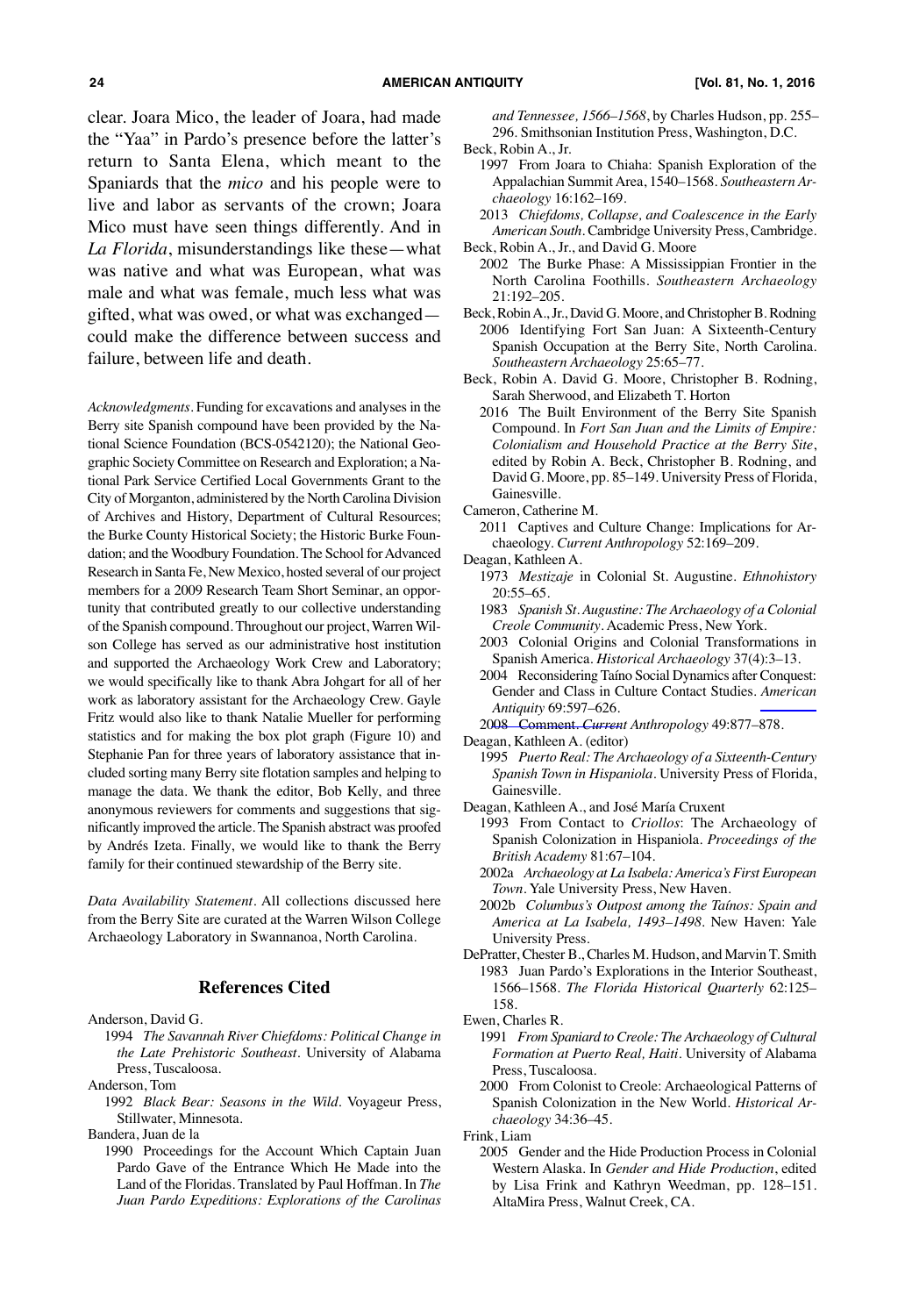2007 Storage and Status in Precolonial and Colonial Coastal Western Alaska. *Current Anthropology* 48:349–74.

- Fritz, Gayle J.
	- 2016 People, Plants, and Early Frontier Food. In *Fort San Juan and the Limits of Empire: Colonialism and Household Practice at the Berry Site*, edited by Robin A. Beck, Christopher B. Rodning, and David G. Moore, pp. 237– 270. University Press of Florida, Gainesville.

 2005 Spanish Colonialism and Processes of Social Change in Mesoamerica. In *The Archaeology of Colonial Encounters: Comparative Perspectives*, edited by Gil J. Stein, 69-108. School of American Research Press, Santa Fe.

- 2002 Report on Plant Remains from the Berry and McDowell Sites. Appendix E in *Catawba Valley Mississippian: Ceramics, Chronology, and Catawba Indians*, by David G. Moore, pp. 299–313. University of Alabama Press, Tuscaloosa.
- Hally, David J.
	- 2008 *King: The Social Archaeology of a Late Mississippian Town in Northwestern Georgia*. University of Alabama Press, Tuscaloosa.
- Hoffman, Paul E.
- 1990 *A New Andalucia and a Way to the Orient: The American Southeast During the Sixteenth Century*. Louisiana State University Press, Baton Rouge.

Hollimon, Sandra E.

- 2000 Archaeology of the 'Aqi: Gender and Sexuality in Prehistoric Chumash Society. In *Archaeologies of Sexuality*, edited by Robert A. Schmidt and Barbara A. Voss, pp. 179–196. Routledge Press, London.
- Hudson, Charles M.
	- 1990 *The Juan Pardo Expeditions: Explorations of the Carolinas and Tennessee, 1566–1568*. Smithsonian Institution Press, Washington, D.C.

Jackson, Robert H., and Edward D. Castillo

 1995 *Indians, Franciscans, and Spanish Colonization*. University of New Mexico Press, Albuquerque.

Jamieson, Ross W.

 2000 Doña Luisa and Her Two houses. In *Lines that Divide: Historical Archaeologies of Race, Class, and* Gender, edited by James A. Delle, Stephen A. Mrozowski, and Robert Paynter, pp. 142–67. University of Tennessee Press, Knoxville.

Lacquement, Cameron H.

 2007 Typology, Chronology, and Technological Changes of Mississippian Domestic Architecture in West-Central Alabama. In *Architectural Variability in the Southeast,* edited by Cameron H. Lacquement, pp. 49–72. University of Alabama Press, Tuscaloosa.

Lapham, Heather A.

- 2016 Fauna, Subsistence, and Survival at Fort San Juan. In *Fort San Juan and the Limits of Empire: Colonialism and Household Practice at the Berry Site*, edited by Robin A. Beck, Christopher B. Rodning, and David G. Moore, pp. 271–300. University Press of Florida, Gainesville.
- Lawson, John

Lightfoot, Kent G.

 2005 *Indians, Missionaries, and Merchants: The Legacy of Colonial Encounters on the California Frontiers*. University of California Press, Berkeley.

Lightfoot, Kent G., Antoinette Martinez, and Ann M. Schiff 1998 Daily Practice and Material Culture in Pluralistic Social Settings: An Archaeological Study of [Culture](http://www.ingentaconnect.com/content/external-references?article=0002-7316()63L.199[aid=1941972]) Change and Persistence from Fort Ross, California. *American [Antiquity](http://www.ingentaconnect.com/content/external-references?article=0002-7316()63L.199[aid=1941972])* [63:199–222.](http://www.ingentaconnect.com/content/external-references?article=0002-7316()63L.199[aid=1941972])

Loren, Diana

 2001 Social Skins: Orthodoxies and Practices of Dressing in the Early Colonial Lower Mississippi Valley. *Social Archaeology* 1:172–89.

Lyon, Eugene

- 1976 *The Enterprise of Florida: Pedro Menéndez de Avilés and the Spanish Conquest of 1565–1568*. University Press of Florida, Gainesville.
- 1984 *Santa Elena: A Brief History of the Colony, 1566– 1567*. University of South Carolina, South Carolina Institute of Archaeology and Anthropology, Research Manuscript Series 193, Columbia.

McEwan, Bonnie G.

- 1986 DomesticAdaptation at Puerto Real, Haiti. *Historical Archaeology* 20:44–49.
- 1995 Spanish Precedents and Domestic Life at Puerto Real: The Archaeology of Two Spanish Homesites. In *Puerto Real: The Archaeology of a Sixteenth-Century Spanish Town in Hispaniola*, edited by Kathleen A. Deagan, pp. 197–229. University Press of Florida, Gainesville.

Martínez, Francisco

 1990 The Martinez Relation. Translated by Paul Hoffman. In *The Juan Pardo Expeditions: Exploration of the Carolinas and Tennessee, 1566–1568*, by Charles Hudson, pp. 317–322. Smithsonian Institution Press, Washington, D.C.

Moore, David G.

 2002 *Catawba Valley Mississippian: Ceramics, Chronology, and Catawba Indians*. University of Alabama Press, Tuscaloosa.

Mundigo, Axel I., and Dora P. Crouch

 1977 The City Planning Ordinances of the Laws of the Indies Revisited: Part I: Their Philosophy and Implications. *The Town Planning Review* 48:247–268.

Newsom, Lee A.

- 2016 Wood Selection and Technology in Structures 1 and 5. In *Fort San Juan and the Limits of Empire: Colonialism and Household Practice at the Berry Site*, edited by Robin A. Beck, Christopher B. Rodning, and David G. Moore, pp. 150–232. University Press of Florida, Gainesville.
- Powell, Roger A., John W. Zimmerman, and David W. Seaman
	- 1997 *Ecology and Behavior of North American Black Bears: Home Ranges, Habitat and Social Organization*. Chapman and Hall, New York.

Prine, Elizabeth

- 2000 Searching for Third Genders: Towards a Prehistory of Domestic Space in Middle Missouri Villages. In *Archaeologies of Sexuality*, edited by Robert A. Schmidt and BarbaraA. Voss, pp. 197–219. Routledge Press, London.
- Rodning, Christopher B., Robin A. Beck, David G. Moore, and James Legg
	- 2016 Spanish Material Culture from the Berry Site. In *Fort San Juan and the Limits of Empire: Colonialism and Household Practice at the Berry Site*, edited by Robin A. Beck, Christopher B. Rodning, and David G. Moore, pp. 303–340. University Press of Florida, Gainesville.

Gasco, Janine L.

Gremillion, Kristen J.

 <sup>1967</sup> *A New Voyage to Carolina,* edited by Hugh T. Lefler. University of North Carolina Press, Chapel Hill.